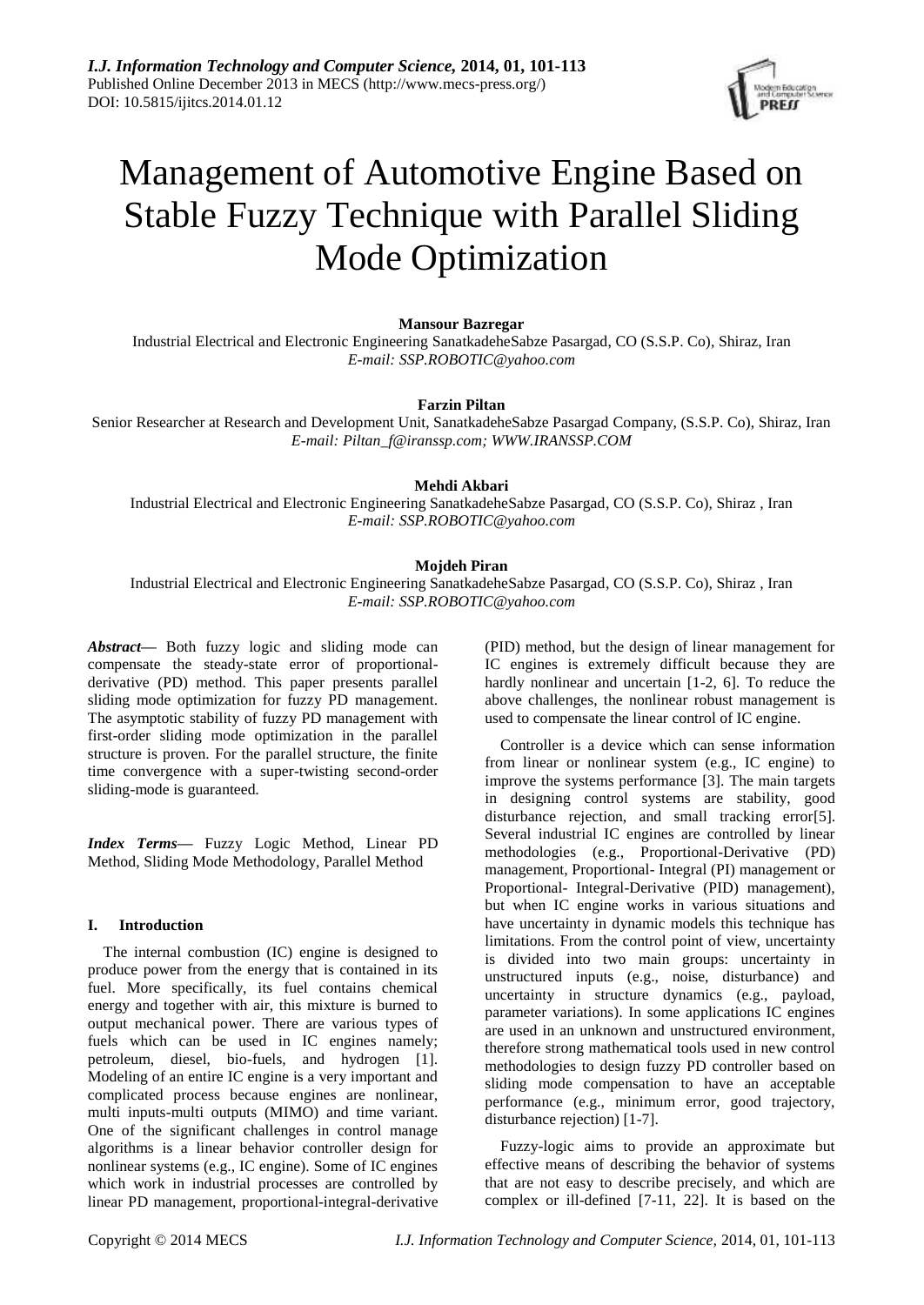assumption that, in contrast to Boolean logic, a statement can be partially true (or false) [12-21, 23-33]. For example, the expression (I live near SSP.Co) where the fuzzy value (near) applied to the fuzzy variable (distance), in addition to being imprecise, is subject to interpretation. The essence of fuzzy control is to build a model of human expert who is capable of controlling the plant without thinking in terms of its mathematical model. As opposed to conventional control approaches where the focus is on constructing a controller described by differential equations, in fuzzy control the focus is on gaining an intuitive understanding (heuristic data) of how to best control the process [28], and then load this data into the control system [34-49].

Sliding mode control (SMC) is obtained by means of injecting a nonlinear discontinuous term. This discontinuous term is the one which enables the system to reject disturbances and also some classes of mismatches between the actual system and the model used for design [12, 36-69]. These standard SMCs are robust with respect to internal and external perturbations, but they are restricted to the case in which the output relative degree is one. Besides, the high frequency switching that produces the sliding mode may cause chattering effect. The tracking error of SMC converges to zero if its gain is bigger than the upper bound of the unknown nonlinear function. Boundary layer SMC can assure no chattering happens when tracking error is less than; but the tracking error converges to*;* it is not asymptotically stable [13]. A new generation of SMC using second-order sliding-mode has been recently developed by [15] and [16]. This higher order SMC preserves the features of the first order SMC and improves it in eliminating the chattering and fast convergence [33-69].

Normal combinations of PD control with fuzzy logic (PD+FL) and sliding mode (PD+SMC) are to apply these three controllers at the same time [17], while FLC compensates the control error, SMC reduces the remain error of fuzzy PD such that the final tracking error is asymptotically stable [18]. The chattering is eliminating, because PD+SMC and PD+FL work parallel. In this paper, the asymptotic stability of PD control with parallel fuzzy logic and the first-order sliding mode compensation is proposed (PD+SMC+FL). The fuzzy PD is used to approximate the nonlinear plant. A dead one algorithm is applied for the fuzzy PD control. After the regulation error enter converges to the dead-zone, a super-twisting second-order sliding-mode is used to guarantee finite time convergence of the whole control (PD+FL+SMC). By means of a Lyapunov approach, we prove that this type of control can ensure finite time convergence and less chattering than SMC and SMC+FL [33-39].

This paper is organized as follows; second part focuses on the modeling dynamic formulation based on Lagrange methodology, fuzzy logic methodology and sliding mode controller to have a robust control. Third part is focused on the methodology which can be used to reduce the error, increase the performance quality and increase the robustness and stability. Simulation result and discussion is illustrated in forth part which based on trajectory following and disturbance rejection. The last part focuses on the conclusion and compare between this method and the other ones.

# **II. Theorem:**

# *IC Engine's Dynamic:*

Dynamic modeling of IC engine is used to describe the nonlinear behavior of IC engine, design of model based controller such as pure variable structure controller based on nonlinear dynamic equations, and for simulation. The dynamic modeling describes the relationship between fuel to air ratio to PFI and DI and also it can be used to describe the particular dynamic effects (e.g., motor pressure, angular speed, mass of air in cylinder, and the other parameters) to behavior of system[1].

The equation of an IC engine governed by the following equation  $[1, 4, 25, 29]$ :

$$
\begin{bmatrix} \n\text{PFI} \\
\text{D} \n\end{bmatrix} = \n\begin{bmatrix}\n\dot{M}_{\text{air}_{11}} & \dot{M}_{\text{air}_{12}} \\
\dot{M}_{\text{air}_{21}} & \dot{M}_{\text{air}_{22}}\n\end{bmatrix} \n\begin{bmatrix}\n\ddot{F}R \\
\ddot{a}_{I}\n\end{bmatrix} + \n\begin{bmatrix}\nP_{\text{motor}_{1}} \\
P_{\text{motor}_{2}}\n\end{bmatrix} \n\begin{bmatrix}\n\ddot{F}R & \dot{a}_{I}\n\end{bmatrix} + \n\begin{bmatrix}\nN_{11} & N_{12} \\
N_{21} & N_{22}\n\end{bmatrix} \times \n\begin{bmatrix}\n\ddot{F}R \\
\dot{a}_{I}\n\end{bmatrix}^2 + \n\begin{bmatrix}\nM_{a_1} \\
M_{a_2}\n\end{bmatrix}
$$
\n(1)

Where  $PFI$  is port fuel injector,  $DI$  is direct injector,  $\dot{M}_{air}$  is a symmetric and positive define mass of air matrix,  $P_{\text{motor}}$  is the pressure of motor, N is engine angular speed and  $M_a$  is matrix mass of air in cylinder. Fuel ratio and exhaust angle are calculated by [25, 29]:

$$
\begin{bmatrix}\nF\ddot{R}_a \\
\ddot{\alpha}_{I_a}\n\end{bmatrix} = \begin{bmatrix}\n\dot{M}_{air_{11}} & \dot{M}_{air_{12}} \\
\dot{M}_{air_{21}} & \dot{M}_{air_{22}}\n\end{bmatrix}^{-1} \begin{Bmatrix}\nPFI \\
DI\n\end{Bmatrix} - \begin{Bmatrix}\n\begin{Bmatrix}\nP_{motor_1} \\
P_{motor_2}\n\end{Bmatrix} [FR \quad \dot{\alpha}_{I_a}] + \begin{bmatrix}\nN_{11} & N_{12} \\
N_{21} & N_{22}\n\end{bmatrix} \times \begin{bmatrix}\nF\dot{R}_a \\
\dot{\alpha}_{I_a}\n\end{bmatrix}^2 + \begin{bmatrix}\nM_{a_1} \\
M_{a_2}\n\end{bmatrix}\n\end{bmatrix}
$$
\n(2)

The above target equivalence ratio calculation will be combined with fuel ratio calculation that will be used for controller design purpose.

#### **2.1 Model free Control Technique**

The model-free control strategy is based on the assumption that the joints of the manipulators are all independent and the system can be decoupled into a group of single-axis control systems [18-23]. Therefore, the kinematic control method always results in a group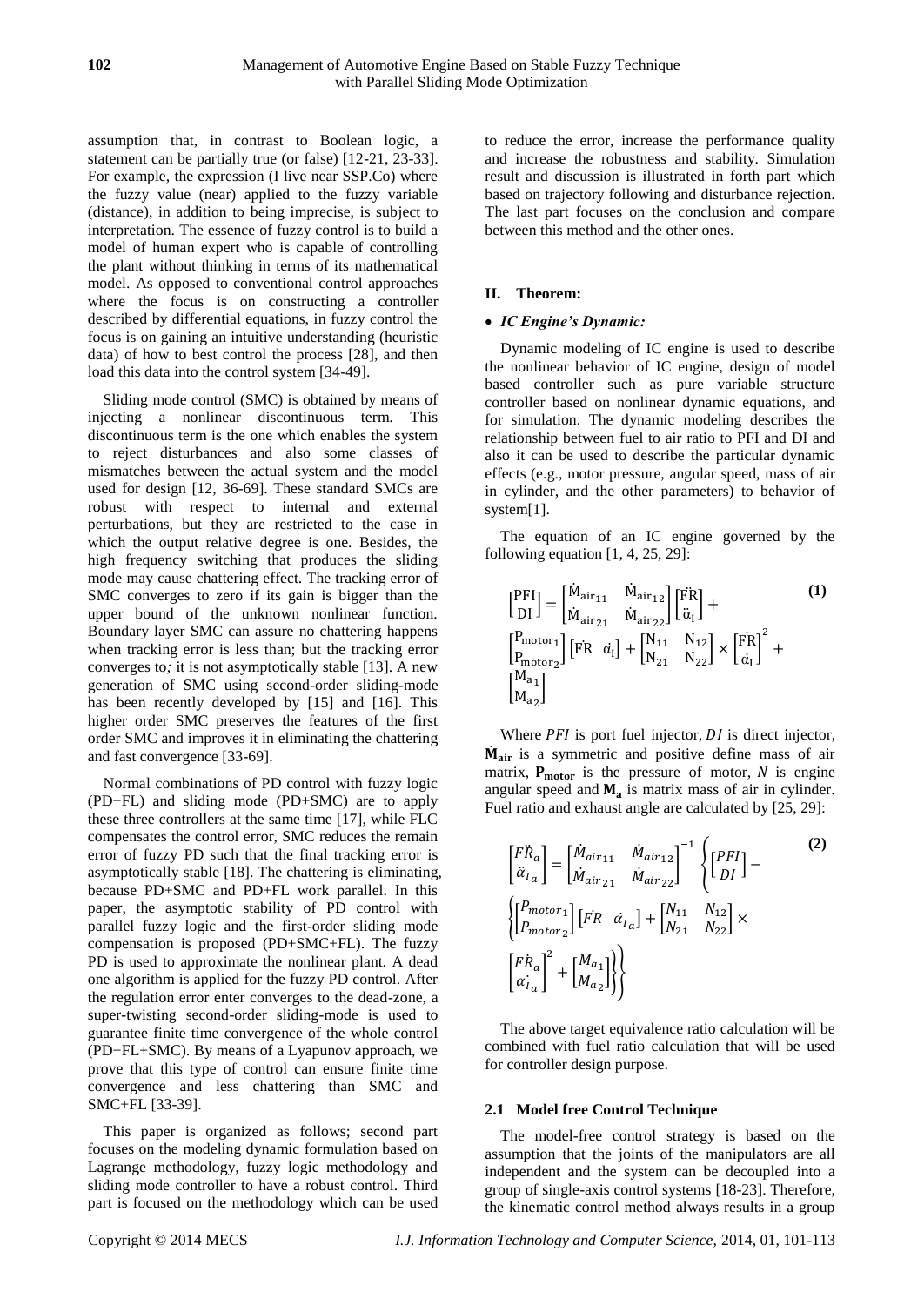of individual controllers, each for an active joint of the manipulator. With the independent joint assumption, no a priori knowledge of IC engine dynamics is needed in the kinematic controller design, so the complex computation of its dynamics can be avoided and the controller design can be greatly simplified. This is suitable for real-time control applications when powerful processors, which can execute complex algorithms rapidly, are not accessible. However, since joints coupling is neglected, control performance degrades as operating speed increases and a manipulator controlled in this way is only appropriate for relatively slow motion [33]. The fast motion requirement results in even higher dynamic coupling between the various robot joints, which cannot be compensated for by a standard robot controller such as PD [21], and hence model-based control becomes the alternative. Based on above discussion;

$$
e_1(t) = FR_{desired}(t) - FR_{actual}(t)
$$
 (3)

$$
PFI_{\alpha} = K_{p_{\alpha}}e_1 + K_{V_{\alpha}}e_1 \tag{4}
$$

#### **2.2 Sliding Mode Controller**

Consider a nonlinear single input dynamic system is defined by [6]:

$$
x^{(n)} = f(\vec{x}) + b(\vec{x})u \tag{5}
$$

Where u is the vector of control input,  $x^{(n)}$  is the  $n^{th}$ derivation of  $x$ ,  $x = [x, \dot{x}, \ddot{x}, \dots, x^{(n-1)}]^T$  is the state vector,  $f(x)$  is unknown or uncertainty, and  $b(x)$  is of known sign function. The main goal to design this management is train to the desired state;  $x_d =$  $[x_d, \dot{x}_d, \ddot{x}_d, ..., x_d^{(n-1)}]^T$ , and trucking error vector is defined by [6]:

$$
\widetilde{\mathbf{x}} = \mathbf{x} - \mathbf{x}_d = [\widetilde{\mathbf{x}}, \dots, \widetilde{\mathbf{x}}^{(n-1)}]^T
$$
 (6)

A time-varying sliding surface  $s(x, t)$  in the state space  $\mathbb{R}^n$  is given by [6]:

$$
s(x,t) = \left(\frac{d}{dt} + \lambda\right)^{n-1} \widetilde{x} = 0 \tag{7}
$$

where  $\lambda$  is the positive constant. To further penalize tracking error, integral part can be used in sliding surface part as follows [6]:

$$
s(x,t) = \left(\frac{d}{dt} + \lambda\right)^{n-1} \left(\int_0^t \tilde{x} dt\right) = 0
$$
 (8)

The main target in this methodology is kept the sliding surface slope  $s(x, t)$  near to the zero. Therefore, one of the common strategies is to find input  $U$  outside of  $s(x, t)$  [6].

$$
\frac{1}{2}\frac{d}{dt}s^2(x,t) \leq -\zeta|s(x,t)|\tag{9}
$$

where  $\zeta$  is positive constant.

If 
$$
S(0) > 0 \rightarrow \frac{d}{dt} S(t) \le -\zeta
$$
 (10)

To eliminate the derivative term, it is used an integral term from t=0 to t= $t_{reach}$ 

$$
\int_{t=0}^{t=t_{reach}} \frac{d}{dt} S(t) \le - \int_{t=0}^{t=t_{reach}} \eta \to
$$
\n
$$
S(t_{reach}) - S(0) \le -\zeta(t_{reach} - 0)
$$
\n(11)

Where  $t_{reach}$  is the time that trajectories reach to the sliding surface so, suppose  $S(t_{reach} = 0)$  defined as;

$$
0 - S(0) \le -\eta(t_{reach}) \to t_{reach} \le \frac{S(0)}{\zeta}
$$
 (12)

and

$$
if S(0) < 0 \rightarrow 0 - S(0) \le -\eta(t_{reach}) \rightarrow (13)
$$
  

$$
S(0) \le -\zeta(t_{reach}) \rightarrow t_{reach} \le \frac{|S(0)|}{\eta}
$$

Equation (13) guarantees time to reach the sliding surface is smaller than  $\frac{|S(0)|}{\zeta}$  since the trajectories are outside of  $S(t)$ .

$$
if S_{t_{reach}} = S(0) \rightarrow error(x - x_d) = 0 \qquad (14)
$$

suppose S is defined as

$$
s(x,t) = \left(\frac{d}{dt} + \lambda\right) \tilde{x}
$$
  
=  $(\dot{x} - \dot{x}_d) + \lambda(x - x_d)$  (15)

The derivation of S, namely,  $\dot{S}$  can be calculated as the following;

$$
\dot{S} = (\ddot{x} - \ddot{x}_d) + \lambda(\dot{x} - \dot{x}_d) \tag{16}
$$

suppose the second order system is defined as;

$$
\ddot{x} = f + u \rightarrow \dot{S} = f + U - \ddot{x}_d + \lambda(\dot{x} - \dot{x}_d)
$$
 (17)

Where  $f$  is the dynamic uncertain, and also since  $S =$ 0 and  $\dot{S} = 0$ , to have the best approximation ,  $\hat{U}$  is defined as

$$
\hat{U} = -\hat{f} + \ddot{x}_d - \lambda(\dot{x} - \dot{x}_d)
$$
 (18)

A simple solution to get the sliding condition when the dynamic parameters have uncertainty is the switching control law [12-13]:

$$
U_{dis} = \hat{U} - K(\vec{x}, t) \cdot \text{sgn}(s) \tag{19}
$$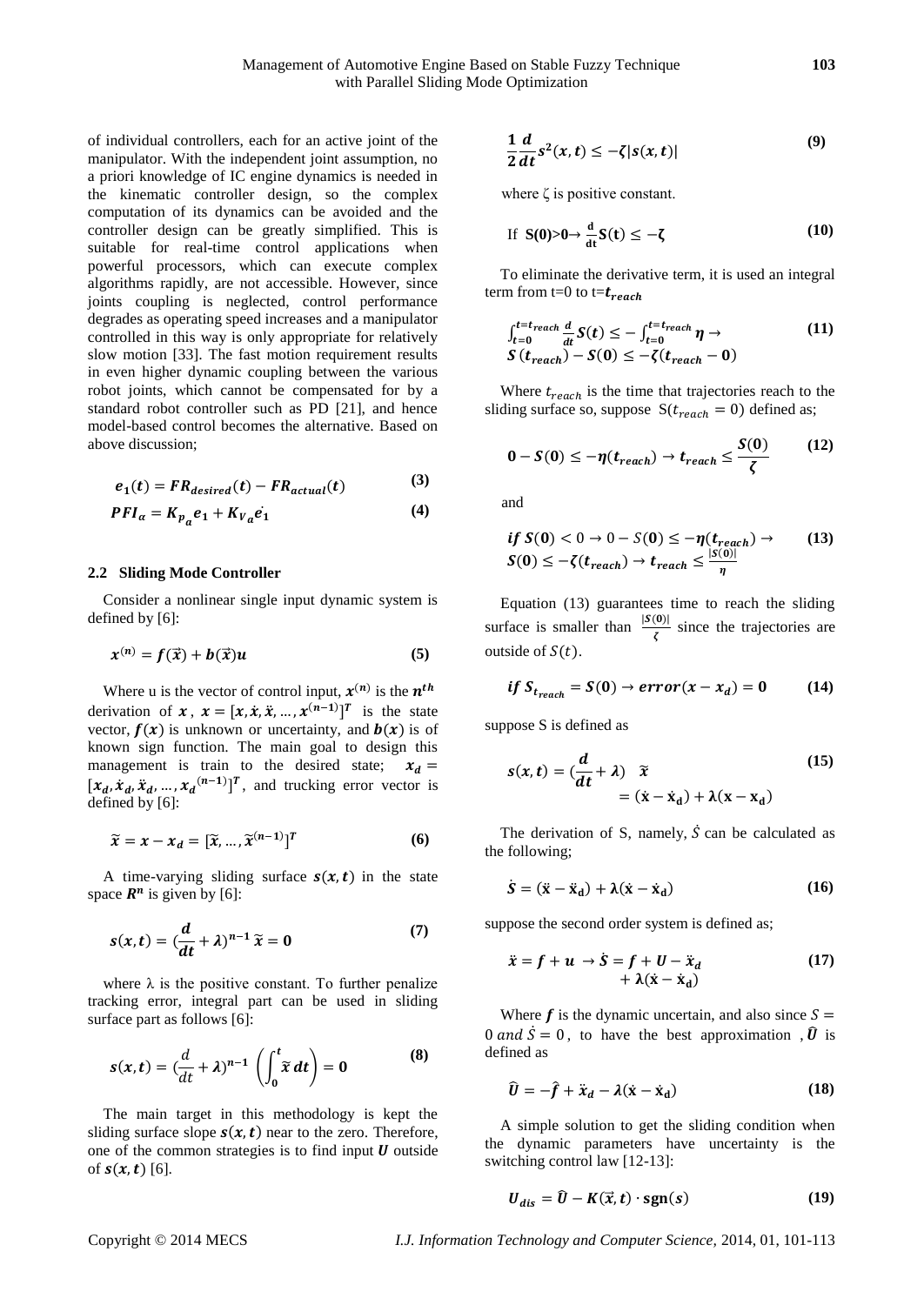where the switching function  $sgn(S)$  is defined as [1, 6]

$$
sgn(s) = \begin{cases} 1 & s > 0 \\ -1 & s < 0 \\ 0 & s = 0 \end{cases}
$$
 (20)

and the  $K(\vec{x}, t)$  is the positive constant. Suppose by (9) the following equation can be written as,

$$
\frac{1}{2}\frac{d}{dt}s^{2}(x,t) = \mathbf{S} \cdot \mathbf{S} = [f - \hat{f} - Ksgn(s)]. \qquad (21)
$$

$$
\mathbf{S} = (f - \hat{f}) \cdot \mathbf{S} - K|\mathbf{S}|
$$

and if the equation (13) instead of (12) the sliding surface can be calculated as

$$
s(x,t) = \left(\frac{d}{dt} + \lambda\right)^2 \left(\int_0^t \widetilde{x} dt\right) = (\dot{x} - \dot{x}_d) + (22)
$$
  
2 $\lambda(\dot{x} - \dot{x}_d) - \lambda^2(x - x_d)$ 

in this method the approximation of  $U$  is computed as [6]

$$
\widehat{U} = -\widehat{f} + \ddot{x}_d - 2\lambda(\dot{x} - \dot{x}_d) + \lambda^2(x - x_d) \qquad (23)
$$

Based on above discussion, the sliding mode control law for a multi degrees of freedom IC engine is written as [1, 6]:

$$
PFI = PFI_{eq} + PFI_{dis}
$$
 (24)

Where, the model-based component  $PFI_{eq}$  is the nominal dynamics of systems calculated as follows [1]:

$$
PFI_{eq} = (25)
$$
\n
$$
\begin{bmatrix}\n\left[\begin{array}{cc}\nM_{air_{11}} & \dot{M}_{air_{12}} \\
\dot{M}_{air_{21}} & \dot{M}_{air_{22}}\n\end{array}\right]^{-1} \left(\begin{bmatrix}\nP_{motor_1} \\
P_{motor_2}\n\end{bmatrix} [FR \space \dot{\alpha}_I] +\n\begin{bmatrix}\nN_{11} & N_{12} \\
N_{21} & N_{22}\n\end{bmatrix} \times \begin{bmatrix}\nFR \\
\dot{\alpha}_I\n\end{bmatrix}^{-1} + \begin{bmatrix}\nM_{a_1} \\
M_{a_2}\n\end{bmatrix} +\n\begin{bmatrix}\nS \\
N_{air_{11}} & \dot{M}_{air_{12}} \\
\dot{M}_{air_{21}} & \dot{M}_{air_{22}}\n\end{bmatrix}
$$
\n(25)

and  $\textbf{PFI}_{dis}$  is computed as [1];

$$
PFI_{dis} = K \cdot \text{sgn}(S) \tag{26}
$$

By (26) and (25) the sliding mode control of IC engine is calculated as;

$$
PFI = (27)
$$
\n
$$
\begin{bmatrix}\n\dot{M}_{air_{11}} & \dot{M}_{air_{12}} \\
\dot{M}_{air_{21}} & \dot{M}_{air_{22}}\n\end{bmatrix}^{-1} \begin{bmatrix}\n\begin{bmatrix}\nP_{motor_1} \\
P_{motor_2}\n\end{bmatrix} [FR \space \dot{\alpha}_1]\n+ \begin{bmatrix}\nN_{11} & N_{12} \\
N_{21} & N_{22}\n\end{bmatrix} \times \begin{bmatrix}\nFR \\
\dot{\alpha}_1\n\end{bmatrix}^2 + \begin{bmatrix}\nM_{a_1} \\
M_{a_2}\n\end{bmatrix} + \begin{bmatrix}\n\dot{M}_{a_1} \\
\dot{M}_{a_2} \\
\dot{M}_{air_{21}}\n\end{bmatrix} + K \cdot sgn(S)
$$
\n(27)

#### **2.3 Proof of Stability**

The lyapunov formulation can be written as follows,

$$
V = \frac{1}{2} S^{T} \cdot \begin{bmatrix} \dot{M}_{\text{air}_{11}} & \dot{M}_{\text{air}_{12}} \\ \dot{M}_{\text{air}_{21}} & \dot{M}_{\text{air}_{22}} \end{bmatrix} . S
$$
 (28)

the derivation of  $V$  can be determined as,

$$
\dot{V} = \frac{1}{2} S^{T} \begin{bmatrix} \dot{M}_{\text{air}_{11}} & \dot{M}_{\text{air}_{12}} \\ \dot{M}_{\text{air}_{21}} & \dot{M}_{\text{air}_{22}} \end{bmatrix} . S +
$$
\n
$$
S^{T} \begin{bmatrix} \dot{M}_{\text{air}_{11}} & \dot{M}_{\text{air}_{12}} \\ \dot{M}_{\text{air}_{21}} & \dot{M}_{\text{air}_{22}} \end{bmatrix} S
$$
\n(29)

the dynamic equation of IC engine can be written based on the sliding surface as

$$
M\dot{S} = -VS + \begin{bmatrix} \dot{M}_{\text{air}_{11}} & \dot{M}_{\text{air}_{12}} \\ \dot{M}_{\text{air}_{21}} & \dot{M}_{\text{air}_{22}} \end{bmatrix} \dot{S} +
$$
  
\n
$$
\begin{pmatrix} \begin{bmatrix} P_{\text{motor}_1} \\ P_{\text{motor}_2} \end{bmatrix} \begin{bmatrix} FR & \dot{\alpha}_1 \end{bmatrix} + \begin{bmatrix} N_{11} & N_{12} \\ N_{21} & N_{22} \end{bmatrix} \times \begin{bmatrix} FR \\ \dot{\alpha}_1 \end{bmatrix}^2 + \begin{bmatrix} M_{a_1} \\ M_{a_2} \end{bmatrix} \end{pmatrix}
$$
 (30)

It is assumed that

$$
S^{T}\left(\begin{bmatrix} \dot{M}_{\text{air}_{11}} & \dot{M}_{\text{air}_{12}} \\ \dot{M}_{\text{air}_{21}} & \dot{M}_{\text{air}_{22}} \end{bmatrix} - 2\begin{bmatrix} P_{\text{motor}_{1}} \\ P_{\text{motor}_{2}} \end{bmatrix} \begin{bmatrix} FR & a_{i} \end{bmatrix} + \begin{bmatrix} N_{11} & N_{12} \\ N_{21} & N_{22} \end{bmatrix} \times \begin{bmatrix} FR \\ a_{i} \end{bmatrix}^{2} + \begin{bmatrix} M_{a_{1}} \\ M_{a_{2}} \end{bmatrix} S = 0
$$
\n(31)

by substituting (30) in (31)

$$
\dot{V} = \frac{1}{2} S^{T} \begin{bmatrix} \dot{M}_{\text{alr}_{11}} & \dot{M}_{\text{alr}_{12}} \\ \dot{M}_{\text{alr}_{21}} & \dot{M}_{\text{alr}_{22}} \end{bmatrix} S - S^{T} \begin{bmatrix} P_{\text{motor}_{1}} \\ P_{\text{motor}_{2}} \end{bmatrix} \begin{bmatrix} FR & \dot{\alpha}_{i} \end{bmatrix} + \begin{bmatrix} N_{11} & N_{12} \\ N_{21} & N_{22} \end{bmatrix} \times \begin{bmatrix} FR \\ \dot{\alpha}_{i} \end{bmatrix}^{2} S + S^{T} \begin{pmatrix} \begin{bmatrix} \dot{M}_{\text{alr}_{11}} & \dot{M}_{\text{alr}_{12}} \\ \dot{M}_{\text{alr}_{21}} & \dot{M}_{\text{alr}_{22}} \end{bmatrix} S + \begin{pmatrix} \begin{bmatrix} P_{\text{motor}_{1}} \\ P_{\text{motor}_{2}} \end{bmatrix} \begin{bmatrix} FR & \dot{\alpha}_{i} \end{bmatrix} + \begin{bmatrix} N_{11} & N_{12} \\ N_{21} & N_{22} \end{bmatrix} \times \begin{bmatrix} FR \\ \dot{\alpha}_{i} \end{bmatrix}^{2} + \begin{bmatrix} M_{a_{1}} \\ M_{a_{2}} \end{bmatrix} \end{pmatrix} \bigg) = S^{T} \begin{pmatrix} \begin{bmatrix} \dot{M}_{\text{alr}_{11}} & \dot{M}_{\text{alr}_{12}} \\ \dot{M}_{\text{alr}_{21}} & \dot{M}_{\text{alr}_{22}} \end{bmatrix} S + \begin{bmatrix} P_{\text{motor}_{1}} \\ P_{\text{motor}_{2}} \end{bmatrix} \begin{bmatrix} FR & \dot{\alpha}_{i} \end{bmatrix} + \begin{bmatrix} N_{11} & N_{12} \\ N_{21} & N_{22} \end{bmatrix} \times \begin{bmatrix} FR \\ \dot{\alpha}_{i} \end{bmatrix}^{2} + \begin{bmatrix} M_{a_{1}} \\ M_{a_{2}} \end{bmatrix} \end{pmatrix}
$$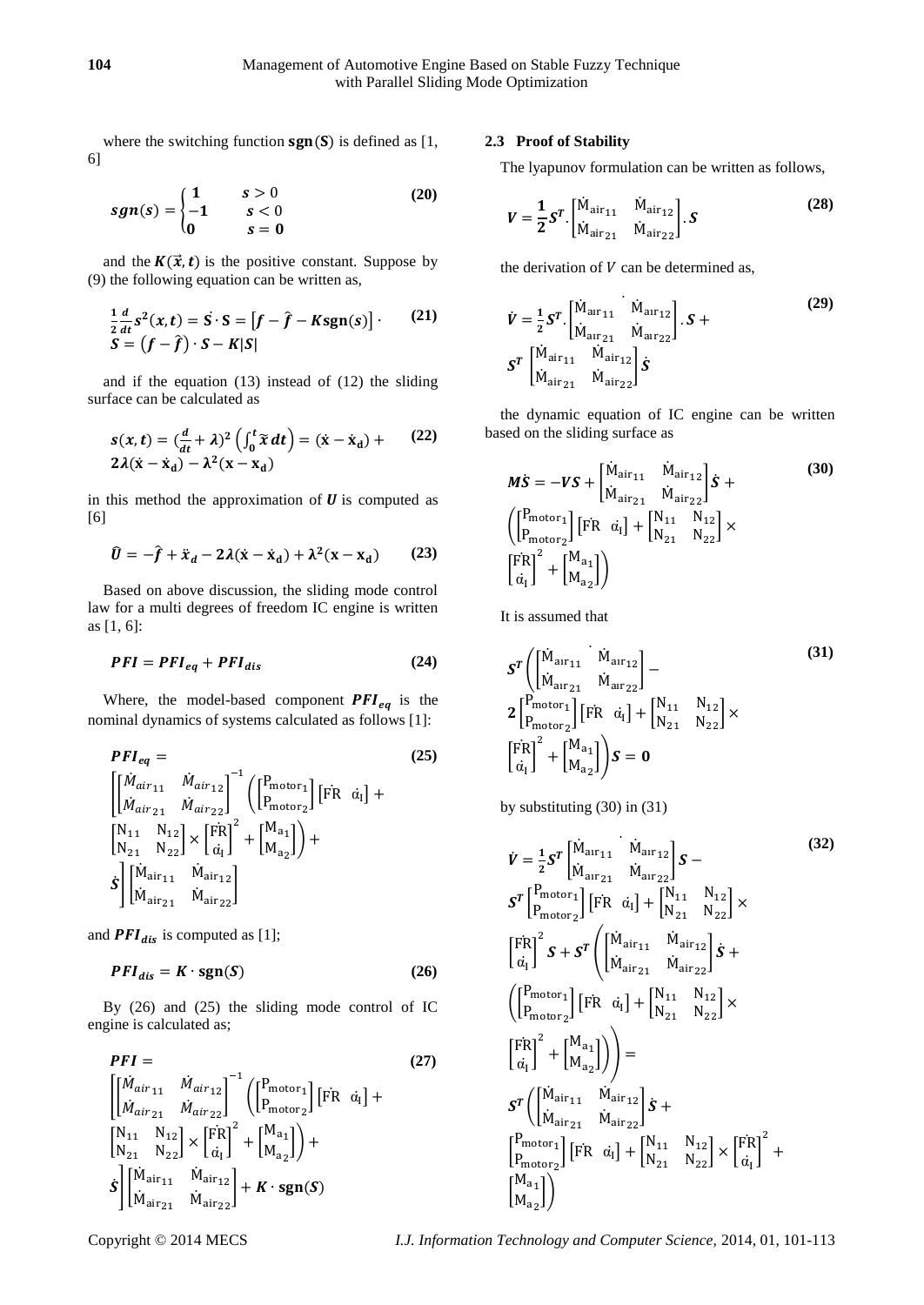suppose the control input is written as follows

$$
\hat{U} = U_{Nonlinear} + \overline{U_{dis}} = (33)
$$
\n
$$
\begin{bmatrix}\n\dot{M}_{arr_{11}} & \dot{M}_{arr_{12}} \\
\dot{M}_{arr_{21}} & \dot{M}_{arr_{22}}\n\end{bmatrix}^{-1} \begin{bmatrix}\nP_{\text{motor}_1} \\
P_{\text{motor}_2}\n\end{bmatrix} [FR \space \dot{\alpha}_I] +
$$
\n
$$
\begin{bmatrix}\nN_{11} & N_{12} \\
N_{21} & N_{22}\n\end{bmatrix} \times \begin{bmatrix}\n\overline{FR} \\
\dot{\alpha}_I\n\end{bmatrix}^{-1} + \begin{bmatrix}\nM_{a_1} \\
M_{a_2}\n\end{bmatrix} +
$$
\n
$$
\dot{S} \begin{bmatrix}\n\dot{M}_{\text{arr}_{11}} & \dot{M}_{\text{arr}_{12}} \\
\dot{M}_{\text{arr}_{21}} & \dot{M}_{\text{arr}_{22}}\n\end{bmatrix} + K. \text{sgn}(S) +
$$
\n
$$
\begin{bmatrix}\nP_{\text{motor}_1} \\
P_{\text{motor}_2}\n\end{bmatrix} [FR \space \dot{\alpha}_I] + \begin{bmatrix}\nN_{11} & N_{12} \\
N_{21} & N_{22}\n\end{bmatrix} \times \begin{bmatrix}\n\overline{FR} \\
\dot{\alpha}_I\n\end{bmatrix}^{-2} +
$$
\n
$$
\begin{bmatrix}\nM_{a_1} \\
M_{a_2}\n\end{bmatrix}
$$

by replacing the equation (33) in (28)

$$
\dot{V} = S^{T} \Big( \begin{bmatrix} \dot{M}_{\text{air}_{11}} & \dot{M}_{\text{air}_{12}} \\ \dot{M}_{\text{air}_{21}} & \dot{M}_{\text{air}_{22}} \end{bmatrix} \dot{S} +
$$
\n
$$
\Big[ \begin{bmatrix} P_{\text{motor}_{1}} \\ P_{\text{motor}_{2}} \end{bmatrix} \Big[ \begin{bmatrix} \dot{F}R & \dot{\alpha}_{I} \end{bmatrix} + \begin{bmatrix} N_{11} & N_{12} \\ N_{21} & N_{22} \end{bmatrix} \times \Big[ \begin{bmatrix} \dot{F}R \\ \dot{\alpha}_{I} \end{bmatrix}^2 +
$$
\n
$$
\Big[ \begin{bmatrix} M_{a1} \\ M_{a2} \end{bmatrix} - \begin{bmatrix} \dot{M}_{\text{arr}_{11}} & \dot{M}_{\text{arr}_{12}} \\ \dot{M}_{\text{arr}_{21}} & \dot{M}_{\text{arr}_{22}} \end{bmatrix} \dot{S} -
$$
\n
$$
\Big[ \begin{bmatrix} P_{\text{motor}_{1}} \\ P_{\text{motor}_{2}} \end{bmatrix} \Big[ \begin{bmatrix} \dot{F}R & \dot{\alpha}_{I} \end{bmatrix} + \begin{bmatrix} N_{11} & N_{12} \\ N_{21} & N_{22} \end{bmatrix} \times \Big[ \begin{bmatrix} \dot{F}R \\ \dot{\alpha}_{I} \end{bmatrix}^2 \dot{S} +
$$
\n
$$
S^{T} \Big( \begin{bmatrix} \dot{M}_{\text{arr}_{11}} & \dot{M}_{\text{arr}_{12}} \\ \dot{M}_{\text{arr}_{21}} & \dot{M}_{\text{arr}_{22}} \end{bmatrix} \dot{S} +
$$
\n
$$
\Big[ \begin{bmatrix} P_{\text{motor}_{1}} \\ P_{\text{motor}_{2}} \end{bmatrix} \Big[ \begin{bmatrix} \dot{F}R & \dot{\alpha}_{I} \end{bmatrix} + \begin{bmatrix} N_{11} & N_{12} \\ N_{21} & N_{22} \end{bmatrix} \times \Big[ \begin{bmatrix} \dot{F}R \\ \dot{\alpha}_{I} \end{bmatrix}^2 \dot{S} +
$$
\n
$$
\Big[ \begin{bmatrix} M_{a1} \\ P_{\text{motor}_{2}} \end{bmatrix}
$$

and

$$
\begin{aligned}\n\begin{bmatrix}\n\widetilde{M}_{\text{alr}_{11}} & \widetilde{M}_{\text{alr}_{12}}\n\end{bmatrix} & \mathbf{\acute{S}} + \\
\begin{bmatrix}\n\widetilde{M}_{\text{alr}_{21}} & \widetilde{M}_{\text{alr}_{22}}\n\end{bmatrix} & \mathbf{\acute{S}} + \\
\begin{bmatrix}\n\widetilde{P}_{\text{motor1}} \\
P_{\text{motor2}}\n\end{bmatrix} & \begin{bmatrix}\n\widetilde{F}_{R} & \widetilde{a}_{1}\n\end{bmatrix} + \begin{bmatrix}\nN_{11} & N_{12} \\
N_{21} & N_{22}\n\end{bmatrix} \times \begin{bmatrix}\n\widetilde{F}_{R} \\
\widetilde{a}_{1}\n\end{bmatrix}^{2} & \mathbf{S} + \\
\begin{bmatrix}\nM_{a_{1}} \\
M_{a_{2}}\n\end{bmatrix} & \leq \begin{bmatrix}\n\widetilde{M}_{\text{alr}_{11}} & \widetilde{M}_{\text{alr}_{12}} \\
\widetilde{M}_{\text{alr}_{21}} & \widetilde{M}_{\text{alr}_{22}}\n\end{bmatrix} & \mathbf{\acute{S}} + \\
\begin{bmatrix}\n\widetilde{P}_{\text{motor1}} \\
P_{\text{motor2}}\n\end{bmatrix} & \begin{bmatrix}\n\widetilde{F}_{R} & \widetilde{a}_{1}\n\end{bmatrix} + \begin{bmatrix}\nN_{11} & N_{12} \\
N_{21} & N_{22}\n\end{bmatrix} \times \begin{bmatrix}\n\widetilde{F}_{R} \\
\widetilde{a}_{1}\n\end{bmatrix}^{2} & \mathbf{S} + \\
\begin{bmatrix}\nM_{a_{1}} \\
M_{a_{2}}\n\end{bmatrix}\n\end{aligned}
$$
\n(35)

The Lemma equation in robot arm system can be written as follows

$$
K_{u} = \left[ \begin{vmatrix} \widetilde{M}_{\text{alr}_{11}} & \widetilde{M}_{\text{alr}_{12}} \\ \widetilde{M}_{\text{alr}_{21}} & \widetilde{M}_{\text{alr}_{22}} \end{vmatrix} \dot{s} \right] +
$$
  
\n
$$
\left[ \begin{matrix} P_{\text{motor}_{1}} \\ P_{\text{motor}_{2}} \end{matrix} \right] \left[ \begin{matrix} FR & \dot{a}_{1} \end{matrix} \right] + \left[ \begin{matrix} N_{11} & N_{12} \\ N_{21} & N_{22} \end{matrix} \right] \times
$$
  
\n
$$
\left[ \begin{matrix} FR \\ \dot{a}_{1} \end{matrix} \right]^{2} S + \left[ \begin{matrix} M_{a_{1}} \\ M_{a_{2}} \end{matrix} \right] \right] + \eta \right]_{i}, i = 1, 2, 3, 4, ...
$$

and finally;

$$
\dot{V} \leq -\sum_{i=1}^{n} \eta_i |S_i| \tag{37}
$$

#### **2.4 Fuzzy Logic Methodology**

Based on foundation of fuzzy logic methodology; fuzzy logic management has played important rule to design nonlinear management for nonlinear and uncertain systems [16]. However the application area for fuzzy control is really wide, the basic form for all command types of controllers consists of;

Input fuzzification (binary-to-fuzzy [B/F] conversion)

Fuzzy rule base (knowledge base), Inference engine and Output defuzzification (fuzzy-to-binary [F/B] conversion). Figure 1 shows the fuzzy controller part.



Fig. 1: Fuzzy Controller Part

The fuzzy inference engine offers a mechanism for transferring the rule base in fuzzy set which it is divided into two most important methods, namely, Mamdani method and Sugeno method. Mamdani method is one of the common fuzzy inference systems and he designed one of the first fuzzy managements to control of system engine. Mamdani's fuzzy inference system is divided into four major steps: fuzzification, rule evaluation, aggregation of the rule outputs and defuzzification. Michio Sugeno use a singleton as a membership function of the rule consequent part. The following definition shows the Mamdani and Sugeno fuzzy rule base [22-33]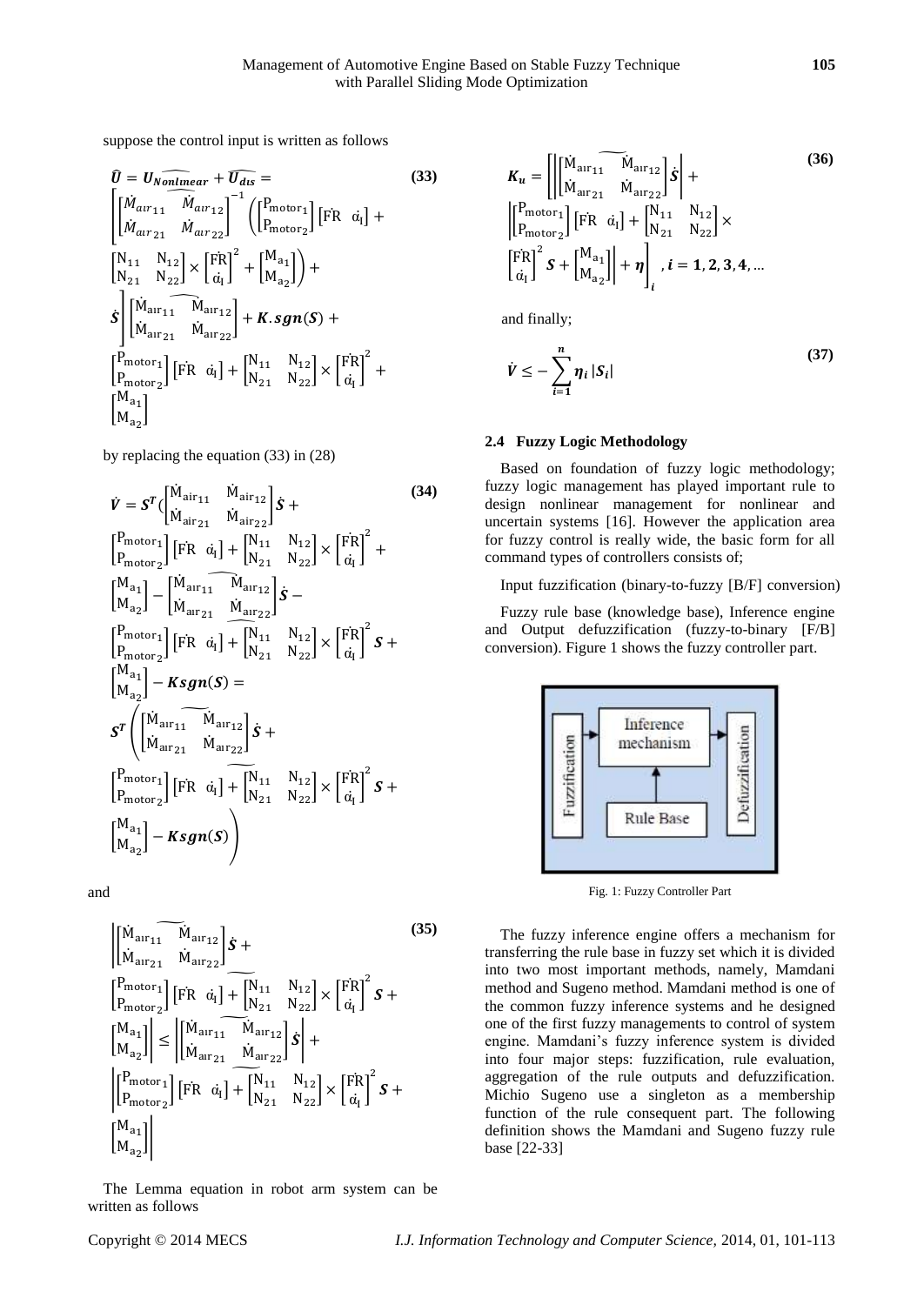#### *if* x is A and y is B then z is C 'mamdani<sup>'</sup> *if* x is A and y is B then z is  $f(x, y)'$ sugeno' **(38)**

When  $x$  and  $y$  have crisp values fuzzification calculates the membership degrees for antecedent part. Rule evaluation focuses on fuzzy operation  $(AND/OR)$ in the antecedent of the fuzzy rules. The aggregation is used to calculate the output fuzzy set and several methodologies can be used in fuzzy logic controller aggregation, namely, Max-Min aggregation, Sum-Min aggregation, Max-bounded product, Max-drastic product, Max-bounded sum, Max-algebraic sum and Min-max. Defuzzification is the last step in the fuzzy inference system which it is used to transform fuzzy set to crisp set. Consequently defuzzification's input is the aggregate output and the defuzzification's output is a crisp number. Centre of gravity method  $(COG)$  and Centre of area method  $(COA)$  are two most common defuzzification methods.

#### **III. Methodology:**

Based on the dynamic formulation of IC engine, (3), and the industrial PD law (4) in this paper we discuss about regulation problem, the desired position is constant, i.e.,  $\dot{q}_d = 0$ . In most IC engine control, desired joint positions are generated by the trajectory planning. The objective of robot control is to design the input torque in (1) such that the tracking error

$$
e = FR_d - FRl_a \tag{39}
$$

When the dynamic parameters of robot formulation known, the PD control formulation (10) shoud include a compensator as

$$
PFI = -k_p e - k_d e + (G + F) \tag{40}
$$

Where G is gravity and F is appositive definite diagonal matrix friction term (coulomb friction). If we use a Lyapunov function candidate as

$$
V_{pd} = \frac{1}{2} F R^T \begin{bmatrix} \dot{M}_{\text{air}_{11}} & \dot{M}_{\text{air}_{12}} \\ \dot{M}_{\text{air}_{21}} & \dot{M}_{\text{air}_{22}} \end{bmatrix} F R + \frac{1}{2} e^T k_p e
$$
 (41)

$$
\dot{V}_{pd} = -\dot{F}R^T k_d \dot{F}R \le 0 \tag{42}
$$

It is easy to known  $\overrightarrow{FR} = 0$  and  $e = 0$  are only initial conditions in  $\Omega = \{ [\dot{q}, e] : \dot{V} = 0 \}$ , for which  $[\dot{FR}, e] \in$  $\Omega$  for al  $1t \leq 0$ . By the LaSalle's invariance principle,  $e \rightarrow 0$  and  $\dot{e} \rightarrow 0$ . When G and F in (10) are unknown, a fuzzy logic can be used to approximate them as

$$
f(x) = \sum_{l=1}^{M} \theta^l \mathcal{E}^l(x) = \theta^T \mathcal{E}(x)
$$
 (43)

Where  $\theta = (\theta^1, ..., \theta^M)^T, \mathcal{E}(x) =$  $(\mathcal{E}^1(x), ..., \mathcal{E}^M(x))^T$ , and  $\mathcal{E}^l(x)$  = :  $\prod_{i=1}^{n} \frac{\mu_{A_i^l}(x_i)}{x_i}$  $\frac{n}{i-1} \frac{A_i}{\sum_{l=1}^{M} (\prod_{i=1}^n \mu_{A_i^l}(x_i))}$   $\theta^1, ..., \theta^M$  are adjustable parameters in (43).  $\mu_{A_1^1}(x_1)$ , ...,  $\mu_{A_n^m}(x_n)$  are given membership functions whose parameters will not change over time.

The second type of fuzzy systems is given by

$$
f(x) = \frac{\sum_{l=1}^{M} \theta^l \left[ \prod_{i=1}^{n} \exp\left(-\left(\frac{x_i - \alpha_i^l}{\delta_i^l}\right)^2\right) \right]}{\sum_{l=1}^{M} \left[ \prod_{i=1}^{n} \exp\left(-\left(\frac{x_i - \alpha_i^l}{\delta_i^l}\right)^2\right) \right]}
$$
(44)

Where  $\theta^l$ ,  $\alpha_i^l$  and  $\delta_i^l$  are all adjustable parameters. From the universal approximation theorem, we know that we can find a fuzzy system to estimate any continuous function. For the first type of fuzzy systems, we can only adjust  $\theta^l$  in (44). We define  $f'(x|\theta)$  as the approximator of the real function  $f(x)$ .

$$
f^{\wedge}(x|\theta) = \theta^T \varepsilon(x) \tag{45}
$$

We define  $\theta^*$  as the values for the minimum error:

$$
\theta^* = \arg\min_{\theta \in \Omega} \left[ \sup_{x \in U} |f'(x|\theta) - g(x)| \right] \tag{46}
$$

Where  $\Omega$  is a constraint set for  $\theta$ . For specific  $x$  ,  $sup_{x \in U}$   $|f^{\wedge}(x|\theta^{\ast})|$ is the minimum approximation error we can get.

We used the first type of fuzzy systems (43) to estimate the nonlinear system (11) the fuzzy formulation can be write as below;

$$
f(x|\theta) = \frac{\theta^T \varepsilon(x)}{\sum_{l=1}^n \theta^l \left[\mu_{A^l}(x)\right]} = \frac{\sum_{l=1}^n \left[\mu_{A^l}(x)\right]}{\sum_{l=1}^n \left[\mu_{A^l}(x)\right]}
$$
(47)

Where  $\theta^1$ , ...,  $\theta^n$  are adjusted by an adaptation law. The adaptation law is designed to minimize the parameter errors of  $\theta - \theta^*$ . The SISO fuzzy system is define as

$$
f(x) = \bigoplus^{T} \varepsilon(x) \tag{48}
$$

Where

$$
\Theta^{T} = (\theta_{1}, ..., \theta_{m})^{T} = \begin{bmatrix} \theta_{1}^{1}, \theta_{1}^{2}, ..., \theta_{1}^{M} \\ \theta_{2}^{1}, \theta_{2}^{2}, ..., \theta_{2}^{M} \\ \vdots \\ \theta_{m}^{1}, \theta_{m}^{2}, ..., \theta_{m}^{M} \end{bmatrix}
$$
(49)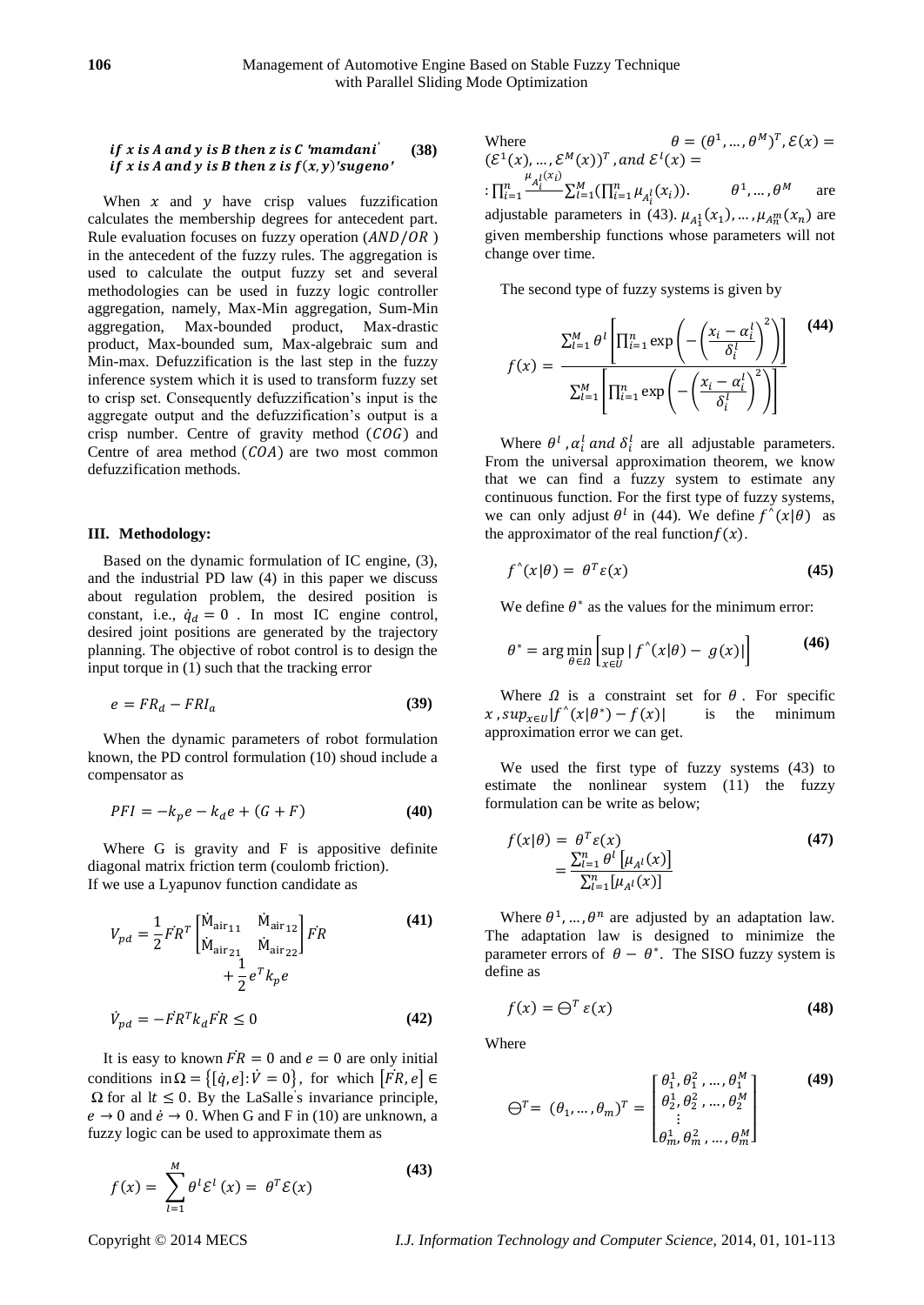$\varepsilon(x) = (\varepsilon^1(x), ..., \varepsilon^M(x))^T, \ \varepsilon^1(x) = \prod_{i=1}^n \mu_{A_i^l}(x_i)$  $\sum_{l=1}^{M} (\prod_{i=1}^{n} \mu_{A_i^l}(x_i))$ , and  $\mu_{A_i^l}(x_i)$  is defined in (47). To reduce the number of fuzzy rules, we divide the fuzzy system in to three parts:

$$
F^{1}(q, \dot{q}) = \Theta^{1^{T}} \varepsilon (FR, FR)
$$
\n
$$
= \left[ \theta_{1}^{1^{T}} \varepsilon (FR, FR), \dots, \theta_{m}^{1^{T}} \varepsilon (FR, FR) \right]^{T}
$$
\n
$$
F^{2}(FR, FR_{r}) = \Theta^{2^{T}} \varepsilon (FR, FR_{r})
$$
\n(51)

$$
= \left[\theta_1^{2^T} \varepsilon\left(FR, \ddot{FR}_r\right), \ldots, \theta_m^{2^T} \varepsilon\left(FR, \ddot{FR}_r\right)\right]^T
$$

$$
F^{3}(FR, \vec{FR}) = \Theta^{3^{T}} \varepsilon (FR, \vec{FR})
$$
\n
$$
= \left[ \theta_{1}^{3^{T}} \varepsilon (FR, \vec{FR}) , \dots, \theta_{m}^{3^{T}} \varepsilon (FR, \vec{FR}) \right]^{T}
$$
\n(52)

The control security input is given by

$$
\tau = \begin{bmatrix} \dot{M}_{\text{air}_{11}} & \dot{M}_{\text{air}_{12}} \\ \dot{M}_{\text{air}_{21}} & \dot{M}_{\text{air}_{22}} \end{bmatrix} F\dot{R} r +
$$
\n
$$
\begin{bmatrix} P_{\text{motor}_{1}} \\ P_{\text{motor}_{2}} \end{bmatrix} [FR \quad \dot{\alpha_{I}}] + \begin{bmatrix} N_{11} & N_{12} \\ N_{21} & N_{22} \end{bmatrix} \times
$$
\n
$$
\begin{bmatrix} FR \\ \dot{\alpha_{I}} \end{bmatrix}^{2} + \begin{bmatrix} M_{a_{1}} \\ M_{a_{2}} \end{bmatrix} + F^{1}(FR, FR) +
$$
\n
$$
F^{2}(FR, FR_{r}) + F^{3}(FR, FR) - K_{p}e - K_{v}e
$$
\n(53)

Where 
$$
\begin{bmatrix} \dot{M}_{\text{air}_{11}} & \dot{M}_{\text{air}_{12}} \\ \dot{M}_{\text{air}_{21}} & \dot{M}_{\text{air}_{22}} \end{bmatrix}^{\circ}
$$
, 
$$
\begin{bmatrix} P_{\text{motor}_1} \\ P_{\text{motor}_2} \end{bmatrix} [FR \space \alpha_I] +
$$

$$
\begin{bmatrix} N_{11} & N_{12} \\ N_{21} & N_{22} \end{bmatrix} \times \begin{bmatrix} FR \\ \dot{\alpha}_I \end{bmatrix}^2 + \begin{bmatrix} M_{a_1} \\ M_{a_2} \end{bmatrix}
$$
 are the estimations of 
$$
\begin{bmatrix} \dot{M}_{\text{air}_{11}} & \dot{M}_{\text{air}_{12}} \\ \dot{M}_{\text{air}_{21}} & \dot{M}_{\text{air}_{22}} \end{bmatrix}.
$$

Based on sliding mode formulation (27) and PD linear methodology (4);

$$
S_{New} = (\dot{e} + \lambda e) \tag{54}
$$

And  $U_{switch}$  is obtained by

$$
U_{switch} = K(\vec{x}, t) \cdot \text{sgn}(S_{New}) = K(\vec{x}, t) \cdot (55)
$$
  
sgn
$$
(K(\dot{e} + \lambda e))
$$

The Lyapunov function in this design is defined as

$$
V = \frac{1}{2}S^{T}MS + \frac{1}{2}\sum_{j=1}^{M}\frac{1}{\gamma_{sj}}\phi^{T}.\phi_{j}
$$
\n(56)

where  $\gamma_{sj}$  is a positive coefficient,  $\boldsymbol{\phi} = \boldsymbol{\theta}^* - \boldsymbol{\theta}, \boldsymbol{\theta}^*$  is minimum error and  $\theta$  is adjustable parameter. Since  $\dot{M}$  – 2V is skew-symetric matrix;

$$
S^{T} \begin{bmatrix} \dot{M}_{\text{air}_{11}} & \dot{M}_{\text{air}_{12}} \\ \dot{M}_{\text{air}_{21}} & \dot{M}_{\text{air}_{22}} \end{bmatrix} \dot{S} +
$$
  
\n
$$
\frac{1}{2} S^{T} \begin{bmatrix} \dot{M}_{\text{arr}_{11}} & \dot{M}_{\text{arr}_{12}} \\ \dot{M}_{\text{arr}_{21}} & \dot{M}_{\text{arr}_{22}} \end{bmatrix} S =
$$
  
\n
$$
S^{T} \begin{bmatrix} \dot{M}_{\text{air}_{11}} & \dot{M}_{\text{air}_{12}} \\ \dot{M}_{\text{air}_{21}} & \dot{M}_{\text{air}_{22}} \end{bmatrix} \dot{S} + VS
$$
\n(57)

If the dynamic formulation of IC engine defined by

$$
\tau = \begin{bmatrix} \dot{M}_{\text{air}_{11}} & \dot{M}_{\text{air}_{12}} \\ \dot{M}_{\text{air}_{21}} & \dot{M}_{\text{air}_{22}} \end{bmatrix} \vec{FR} + \begin{bmatrix} P_{\text{motor}_{1}} \\ P_{\text{motor}_{2}} \end{bmatrix} \begin{bmatrix} FR & \dot{a}_{1} \end{bmatrix} + \begin{bmatrix} N_{11} & N_{12} \\ N_{21} & N_{22} \end{bmatrix} \times \begin{bmatrix} FR \\ \dot{a}_{1} \end{bmatrix}^2 + \begin{bmatrix} M_{a_{1}} \\ M_{a_{2}} \end{bmatrix}
$$
\n(58)

the controller formulation is defined by

$$
\tau = \begin{bmatrix} \dot{M}_{\text{alr}_{11}} & \dot{M}_{\text{alr}_{12}} \\ \dot{M}_{\text{alr}_{21}} & \dot{M}_{\text{alr}_{22}} \end{bmatrix} \vec{F} R_r +
$$
  
\n
$$
\begin{bmatrix} P_{\text{motor1}} \\ P_{\text{motor2}} \end{bmatrix} \begin{bmatrix} F R & \dot{a}_1 \end{bmatrix} + \begin{bmatrix} N_{11} & N_{12} \\ N_{21} & N_{22} \end{bmatrix} \times \begin{bmatrix} F R \\ \dot{a}_1 \end{bmatrix}^2 \vec{F} R_r
$$
  
\n
$$
\begin{bmatrix} \overline{M}_{a_1} \\ M_{a_2} \end{bmatrix} - \lambda S - K
$$
\n(59)

According to (57) and (58)

$$
\begin{aligned}\n&\begin{bmatrix}\n\dot{M}_{\text{air}_{11}} & \dot{M}_{\text{air}_{12}} \\
\dot{M}_{\text{air}_{21}} & \dot{M}_{\text{air}_{22}}\n\end{bmatrix} \vec{FR} + \begin{bmatrix}\nP_{\text{motor}_{1}} \\
P_{\text{motor}_{2}}\n\end{bmatrix} [\text{FR } \vec{\alpha_{I}}] + \\
&\begin{bmatrix}\nN_{11} & N_{12} \\
N_{21} & N_{22}\n\end{bmatrix} \times \begin{bmatrix}\n\ddot{FR} \\
\dot{\alpha_{I}}\n\end{bmatrix}^{2} + \begin{bmatrix}\nM_{a_{1}} \\
M_{a_{2}}\n\end{bmatrix} = \\
&\begin{bmatrix}\n\dot{M}_{\text{air}_{11}} & \dot{M}_{\text{air}_{12}} \\
\dot{M}_{\text{air}_{21}} & \dot{M}_{\text{arr}_{22}}\n\end{bmatrix} \vec{FR}_{r} + \\
&\begin{bmatrix}\nP_{\text{motor}_{1}} \\
P_{\text{motor}_{2}}\n\end{bmatrix} [\text{FR } \vec{\alpha_{I}}] + \begin{bmatrix}\nN_{11} & N_{12} \\
N_{21} & N_{22}\n\end{bmatrix} \times \begin{bmatrix}\n\ddot{FR} \\
\dot{\alpha_{I}}\n\end{bmatrix}^{2} + \\
&\begin{bmatrix}\n\overline{M_{a_{1}}}\n\end{bmatrix} - \lambda S - K\n\end{aligned}
$$
\n(60)

Since  $\vec{FR}_r = \vec{FR} - \vec{S}$  and  $\vec{FR}_r = \vec{FR} - \vec{S}$ 

$$
\begin{bmatrix}\n\dot{M}_{\text{air}_{11}} & \dot{M}_{\text{air}_{12}} \\
\dot{M}_{\text{air}_{21}} & \dot{M}_{\text{air}_{22}}\n\end{bmatrix} \dot{S} + \left(\n\begin{bmatrix}\nP_{\text{motor}_1} \\
P_{\text{motor}_2}\n\end{bmatrix}\n\begin{bmatrix}\nF_{R} & \dot{\alpha}_{I}\n\end{bmatrix} +\n\begin{bmatrix}\nN_{11} & N_{12} \\
N_{21} & N_{22}\n\end{bmatrix} \times \begin{bmatrix}\nF_{R} \\
\dot{\alpha}_{I}\n\end{bmatrix}^2 + \lambda\nS = \Delta f - K
$$
\n(61)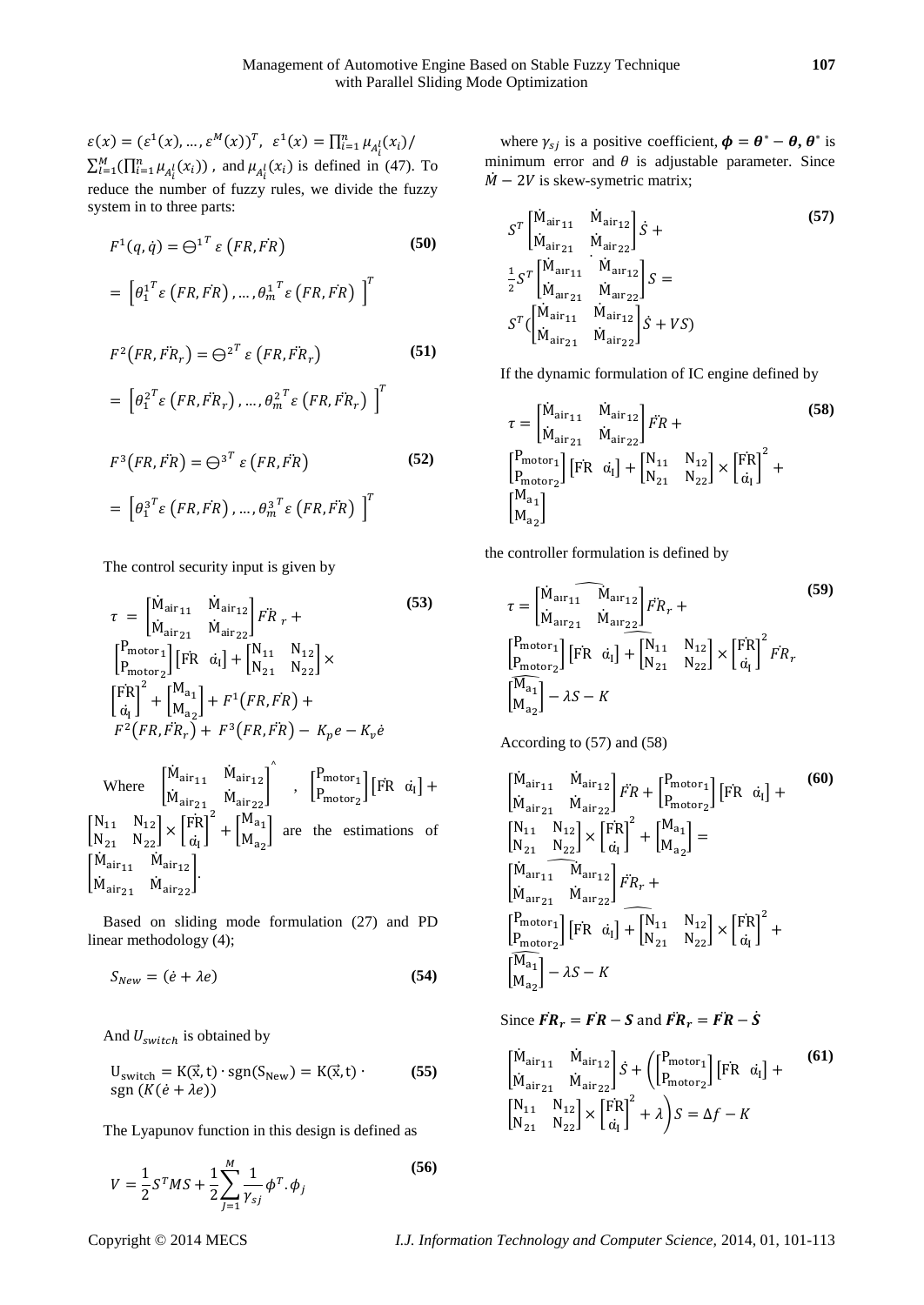$$
\begin{aligned} \begin{bmatrix} \dot{M}_{\text{air}_{11}} & \dot{M}_{\text{air}_{12}} \\ \dot{M}_{\text{air}_{21}} & \dot{M}_{\text{air}_{22}} \end{bmatrix} \dot{\mathbf{S}} \\ &= \Delta \boldsymbol{f} - \boldsymbol{K} - \begin{bmatrix} P_{\text{motor}_1} \\ P_{\text{motor}_2} \end{bmatrix} \begin{bmatrix} \text{FR} & \alpha_{\text{I}} \end{bmatrix} \\ &+ \begin{bmatrix} N_{11} & N_{12} \\ N_{21} & N_{22} \end{bmatrix} \times \begin{bmatrix} \ddot{\text{FR}} \\ \dot{\alpha}_{\text{I}} \end{bmatrix}^2 \boldsymbol{S} - \lambda \boldsymbol{S} \end{aligned}
$$

This method has two main management's coefficients,  $K_p$  and  $K_V$ . To tune and optimize these parameters mathematical formulation is used

$$
U = U_{fuzzy} + U_{sliding} + U_{PD}
$$
 (62)

$$
U = U_{\text{fuzzy}} + U_{\text{switch}} = \qquad (63)
$$
\n
$$
\begin{bmatrix}\n\dot{M}_{\text{air}_{11}} & \dot{M}_{\text{air}_{12}} \\
\dot{M}_{\text{air}_{21}} & \dot{M}_{\text{air}_{22}}\n\end{bmatrix}^{-1} \begin{bmatrix}\nP_{\text{motor}_1} \\
P_{\text{motor}_2}\n\end{bmatrix} [FR \space \alpha_I] + \begin{bmatrix}\nN_{11} & N_{12} \\
N_{21} & N_{22}\n\end{bmatrix} \times \begin{bmatrix}\n\dot{FR} \\
\dot{\alpha_I}\n\end{bmatrix}^2 + \dot{S} \begin{bmatrix}\n\dot{M}_{\text{air}_{11}} & \dot{M}_{\text{air}_{12}} \\
\dot{M}_{\text{air}_{21}} & \dot{M}_{\text{air}_{22}}\n\end{bmatrix} + K \cdot \text{sgn}(S) + \begin{aligned}\n\sum_{i=1}^{M} \theta^i \Big[ \Pi_{i=1}^n \exp\Big( -\Big(\frac{x_i - \alpha_i^1}{\delta_i^1}\Big)^2 \Big)\Big] \\
+ K_{p_a} e_1 + K_{l_a} \sum e_1\n\end{aligned}
$$

The most important different between PD+SMC and PD+SMC+FL is the uncertainty. In PD+SMC the uncertainty is  $d = G + F + f$ . The sliding mode gain must be bigger than its upper bound. It is not an easy job

because this term includes tracking errors  $e_1$  and  $\dot{q}_1$ . While in  $PD+SMC+FL$ , the uncertainty  $\eta$  is the fuzzy approximation error for  $G + F + f$ .

$$
G + F + f = \frac{\sum_{l=1}^{M} \theta^l \left[ \prod_{i=1}^{n} exp\left(-\left(\frac{x_i - \alpha_i^l}{\delta_i^l}\right)^2\right) \right]}{\sum_{l=1}^{M} \left[ \prod_{i=1}^{n} exp\left(-\left(\frac{x_i - \alpha_i^l}{\delta_i^l}\right)^2\right) \right]}
$$
(64)

It is usually is smaller than  $G + F + f$ ; and the upper bound of it is easy to be estimated.

#### **IV. Results**

In this section, we use a benchmark model, IC engine, to evaluate our control algorithms [22]. We compare the following managements: classical PD management, PD fuzzy management and serial fuzzy sliding mode PD management which is proposed in this paper. The simulation was implemented in MATLAB/SIMULINK environment.

**Close loop response of IC engine fuel ratio:** Figure 2 illustrates the tracking performance in three types of management; linear PD management, linear PD management based on fuzzy logic estimator and nonlinear estimator based on fuzzy logic and sliding mode management.



Fig. 2: Linear PD, PD+FLC and Proposed method fuel ratio following without disturbance

Based on Figure 2; pure PD management has oscillation in first and three links, because IC engine is a highly nonlinear management and control of this system by linear method is very difficult. Based on above graph, however PD+FUZZY controller is a nonlinear methodology but it has difficulty to control this plant because it is a model base controller.

**Close loop response of fuel ratio following in presence of load disturbance:** Figure 3 demonstrates the power disturbance elimination in three types of controller in presence of disturbance for IC engine. The disturbance rejection is used to test the robustness comparisons of these three methodologies.



Fig 3: Linear PD, PD+FLC and Proposed method fuel ratio following with disturbance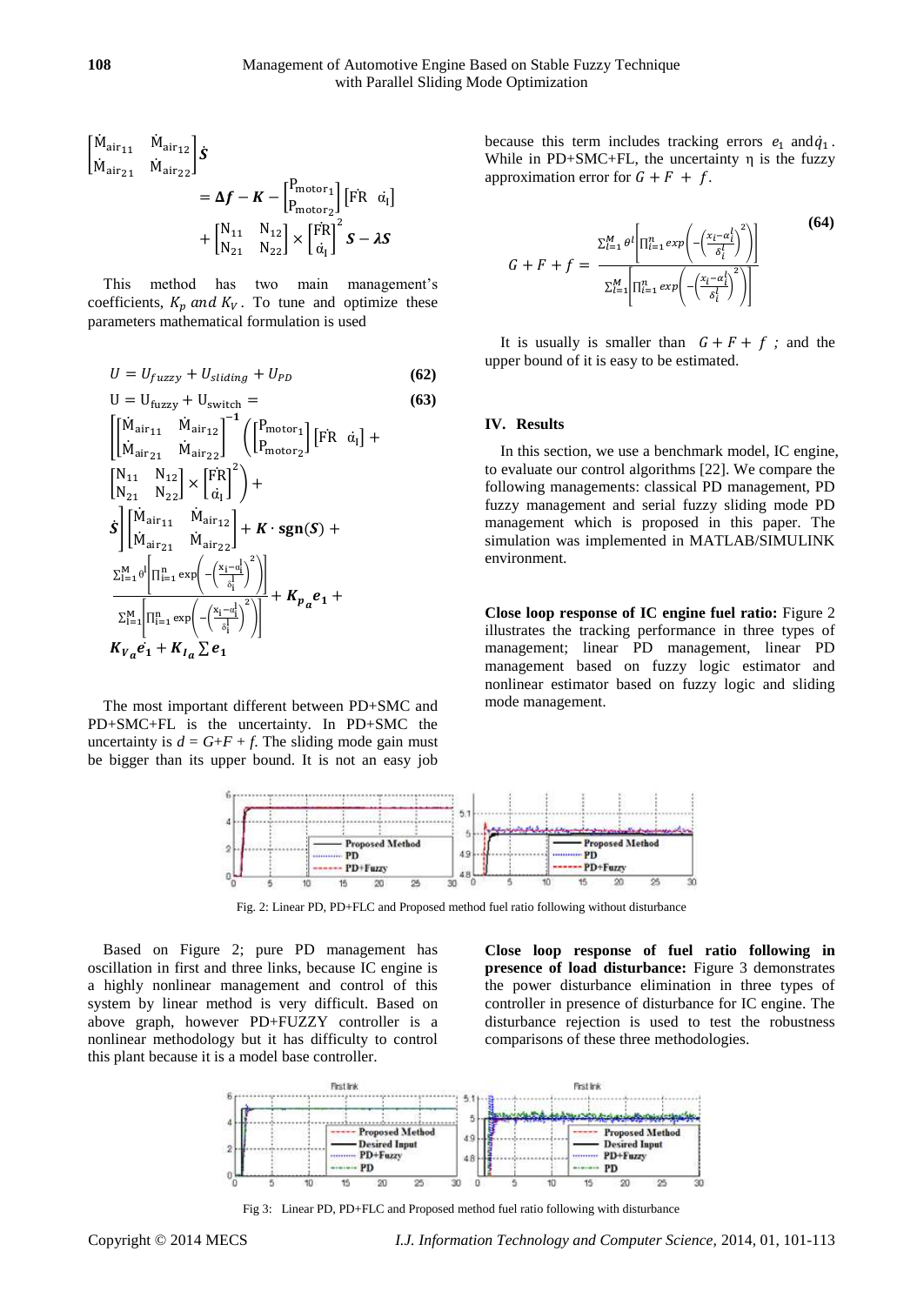Based on Figure 3; by comparison with the PD and PD+FLC, proposed serial compensator PD+Fuzzy+SMC is more stable and robust and our method doesn't have any chattering and oscillation.

## **V. Conclusion**

The main contributions of the paper are twofold. The structure of fuzzy PD control with sliding mode compensation is new. We propose parallel structure and chattering free compensator: parallel compensation, and chattering free method. The key technique is dead-zone, such that fuzzy control and sliding mode control can be switched automatically. The stability analysis of fuzzy sliding mode PD manages is also new. Stability analysis of fuzzy PD algorithm with first-order or second-order sliding mode is not published in the literature. The benefits of the proposed method; the chattering effects of fuzzy sliding mode PD methodology, the slow convergence of the fuzzy PD and the chattering problem of sliding mode PD method are avoided effectively.

#### **Acknowledgment**

The authors would like to thank the anonymous reviewers for their careful reading of this paper and for their helpful comments. This work was supported by the SSP Research and Development Corporation Program of Iran under grant no. 2012-Persian Gulf-2B.

#### **References**

- [1] Heywood, J., "Internal Combustion Engine Fundamentals", McGraw-Hill, New York, 1988.
- [2] J. G. Rivard, "Closed-loop Electronic Fuel Injection Control of the IC Engine," in Society of Automotive Engineers, 1973.
- [3] J. F. Cassidy, et al, "On the Design of Electronic Automotive Engine Controls using linear Quadratic Control Theory," IEEE Trans on Control Systems, vol. AC-25, October 1980.
- [4] W. E. Powers, "Applications of Optimal Control and Kalman Filtering to Automotive Systems," International Journal of Vehicle Design, vol. Applications of Control Theory in the Automotive Industry, 1983.
- [5] N. F. Benninger, et al, "Requirements and Perfomance of Engine Management Systems under Transient Conditions," in Society of Automotive Engineers, 1991.
- [6] C. H. Onder, et al, "Model-Based Multivariable Speed and Air-to-Fuel Ratio Control of an SI Engine," in Society of Automotive Engineers, 1993.
- [7] S. B. Cho, et al, "An Observer-based Controller Design Method for Automotive Fuel-Injection Systems," in American Controls Conference, 1993, pp. 2567-2571.
- [8] T. Kume, et al, "Combustion Technologies for Direct Injection SI Engine," in Society of Automotive Engineers, 1996.
- [9] M. Bazregar, Farzin Piltan, A. Nabaee and M.M. Ebrahimi, "Parallel Soft Computing Control Optimization Algorithm for Uncertainty Dynamic Systems", International Journal of Advanced Science and Technology, 51, 2013.
- [10] Farzin Piltan, M.H. Yarmahmoudi, M. Mirzaei, S. Emamzadeh, Z. Hivand, "Design Novel Fuzzy Robust Feedback Linearization Control with Application to Robot Manipulator", International Journal of Intelligent Systems and Applications, 5(5), 2013.
- [11] Sh. Tayebi Haghighi, S. Soltani, Farzin Piltan, M. kamgari, S. Zare, "Evaluation Performance of IC Engine: Linear Tunable Gain Computed Torque Controller Vs. Sliding Mode Controller", International Journal of Intelligent Systems and Applications, 5(6), 2013.
- [12] Farzin Piltan, A. R. Salehi & Nasri B Sulaiman,"Design Artificial Robust Control of Second Order System Based on Adaptive Fuzzy Gain Scheduling", World Applied Science Journal (WASJ), 13 (5): 1085-1092, 2011.
- [13] Farzin Piltan, N. Sulaiman, Atefeh Gavahian, Samira Soltani & Samaneh Roosta, "Design Mathematical Tunable Gain PID-Like Sliding Mode Fuzzy Controller with Minimum Rule Base", International Journal of Robotic and Automation, 2 (3): 146-156, 2011.
- [14] Farzin Piltan , N. Sulaiman, Zahra Tajpaykar, Payman Ferdosali & Mehdi Rashidi, "Design Artificial Nonlinear Robust Controller Based on CTLC and FSMC with Tunable Gain", International Journal of Robotic and Automation, 2 (3): 205-220, 2011.
- [15] Farzin Piltan, Mohammad Mansoorzadeh, Saeed Zare, Fatemeh Shahriarzadeh, Mehdi Akbari, "Artificial tune of fuel ratio: Design a novel siso fuzzy backstepping adaptive variable structure control", International Journal of Electrical and Computer Engineering (IJECE), 3 (2): 183-204, 2013.
- [16] Farzin Piltan, M. Bazregar, M. Kamgari, M. Akbari, M. Piran, "Adjust the fuel ratio by high impact chattering free sliding methodology with application to automotive engine", International Journal of Hybrid Information Technology (IJHIT), 6 (1): 13-24, 2013.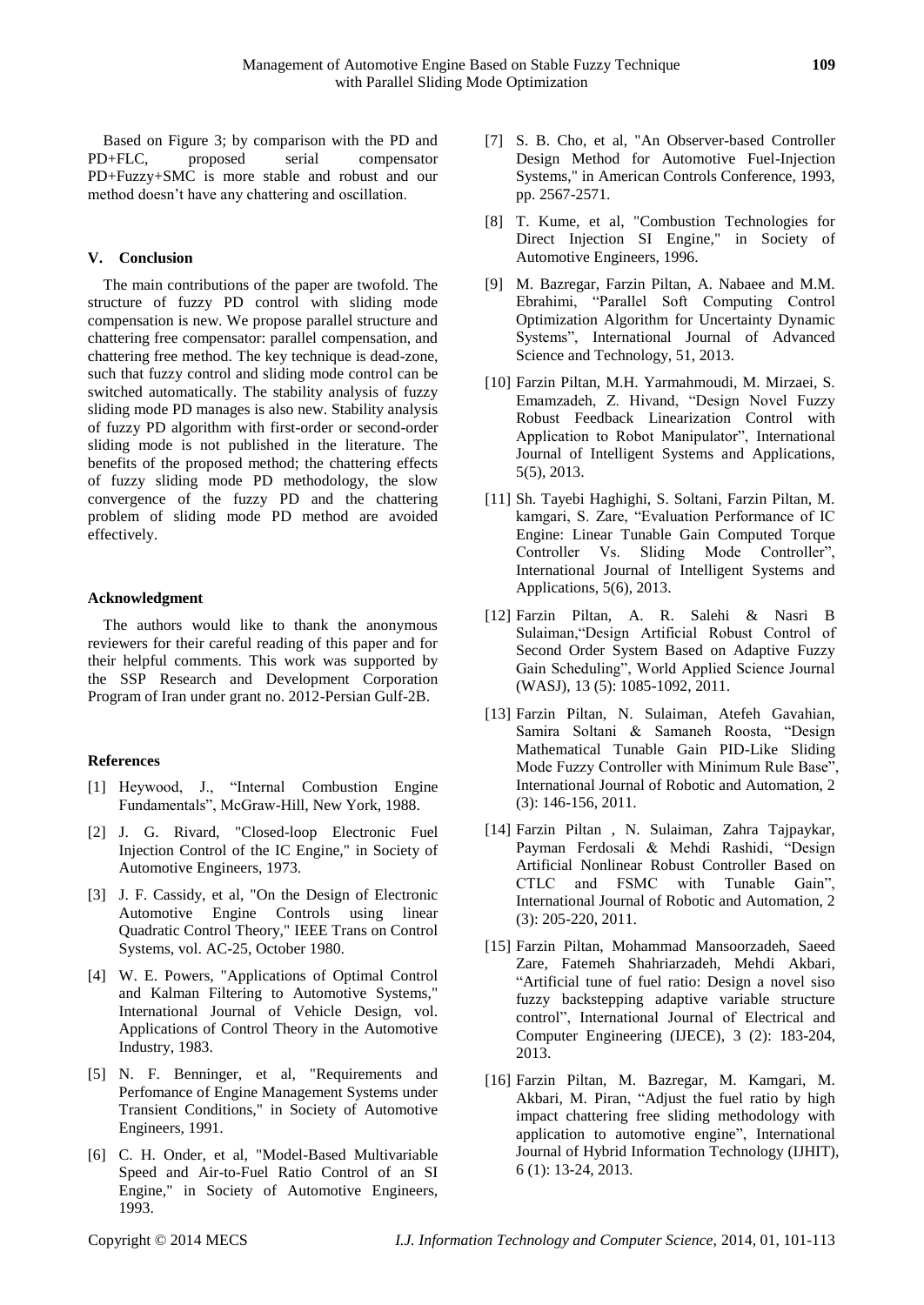- [17] Shahnaz Tayebi Haghighi, S. Soltani, Farzin Piltan, M. Kamgari, S. Zare, "Evaluation Performance of IC Engine: linear tunable gain computed torque controller Vs. Sliding mode controller", I. J. Intelligent system and application, 6 (6): 78-88, 2013.
- [18] Farzin Piltan, N. Sulaiman, Payman Ferdosali & Iraj Assadi Talooki, "Design Model Free Fuzzy Sliding Mode Control: Applied to Internal Combustion Engine", International Journal of Engineering, 5 (4):302-312, 2011.
- [19] Farzin Piltan, N. Sulaiman, A. Jalali & F. Danesh Narouei, "Design of Model Free Adaptive Fuzzy Computed Torque Controller: Applied to Nonlinear Second Order System", International Journal of Robotics and Automation, 2 (4):245-257, 2011
- [20] A. Jalali, Farzin Piltan, M. Keshtgar, M. Jalali, "Colonial Competitive Optimization Sliding Mode Controller with Application to Robot Manipulator", International Journal of Intelligent Systems and Applications, 5(7), 2013.
- [21] Farzin Piltan, Amin Jalali, N. Sulaiman, Atefeh Gavahian & Sobhan Siamak, "Novel Artificial Control of Nonlinear Uncertain System: Design a Novel Modified PSO SISO Lyapunov Based Fuzzy Sliding Mode Algorithm", International Journal of Robotics and Automation, 2 (5): 298- 316, 2011.
- [22] Farzin Piltan, N. Sulaiman, Iraj Asadi Talooki & Payman Ferdosali, "Control of IC Engine: Design a Novel MIMO Fuzzy Backstepping Adaptive Based Fuzzy Estimator Variable Structure Control", International Journal of Robotics and Automation, 2 (5):360-380, 2011.
- [23] Farzin Piltan, N. Sulaiman, S.Soltani, M. H. Marhaban & R. Ramli, "An Adaptive Sliding Surface Slope Adjustment in PD Sliding Mode Fuzzy Control For Robot Manipulator", International Journal of Control and Automation, 4 (3): 65-76, 2011.
- [24] Farzin Piltan, N. Sulaiman, Mehdi Rashidi, Zahra Tajpaikar & Payman Ferdosali, "Design and Implementation of Sliding Mode Algorithm: Applied to Robot Manipulator-A Review", International Journal of Robotics and Automation, 2 (5):265-282, 2011.
- [25] Farzin Piltan, N. Sulaiman , Arash Zargari, Mohammad Keshavarz & Ali Badri, "Design PID-Like Fuzzy Controller with Minimum Rule Base and Mathematical Proposed On-line Tunable Gain: Applied to Robot Manipulator", International Journal of Artificial Intelligence and Expert System, 2 (4):184-195, 2011.
- [26] Farzin Piltan, SH. Tayebi HAGHIGHI, N. Sulaiman, Iman Nazari & Sobhan Siamak,

"Artificial Control of PUMA Robot Manipulator: A-Review of Fuzzy Inference Engine and Application to Classical Controller", International Journal of Robotics and Automation, 2 (5):401-425, 2011.

- [27] A. Salehi, Farzin Piltan, M. Mousavi, A. Khajeh, M. R. Rashidian, "Intelligent Robust Feed-forward Fuzzy Feedback Linearization Estimation of PID Control with Application to Continuum Robot", International Journal of Information Engineering and Electronic Business, 5(1), 2013.
- [28] Farzin Piltan, N. Sulaiman & I.AsadiTalooki, "Evolutionary Design on-line Sliding Fuzzy Gain Scheduling Sliding Mode Algorithm: Applied to Internal Combustion Engine", International Journal of Engineering Science and Technology, 3 (10):7301-7308, 2011.
- [29] Farzin Piltan, Nasri B Sulaiman, Iraj Asadi Talooki & Payman Ferdosali, "Designing On-Line Tunable Gain Fuzzy Sliding Mode Controller Using Sliding Mode Fuzzy Algorithm: Applied to Internal Combustion Engine" World Applied Science Journal (WASJ), 15 (3): 422-428, 2011.
- [30] Farzin Piltan, M.J. Rafaati, F. Khazaeni, A. Hosainpour, S. Soltani, "A Design High Impact Lyapunov Fuzzy PD-Plus-Gravity Controller with Application to Rigid Manipulator", International Journal of Information Engineering and Electronic Business, 5(1), 2013.
- [31] A. Jalali, Farzin Piltan, A. Gavahian, M. Jalali, M. Adibi, "Model-Free Adaptive Fuzzy Sliding Mode Controller Optimized by Particle Swarm for Robot manipulator", International Journal of Information Engineering and Electronic Business, 5(1), 2013.
- [32] Farzin Piltan, N. Sulaiman, Payman Ferdosali, Mehdi Rashidi & Zahra Tajpeikar, "Adaptive MIMO Fuzzy Compensate Fuzzy Sliding Mode Algorithm: Applied to Second Order Nonlinear System", International Journal of Engineering, 5 (5): 380-398, 2011.
- [33] Farzin Piltan, N. Sulaiman, Hajar Nasiri, Sadeq Allahdadi & Mohammad A. Bairami, "Novel Robot Manipulator Adaptive Artificial Control: Design a Novel SISO Adaptive Fuzzy Sliding Algorithm Inverse Dynamic Like Method", International Journal of Engineering, 5 (5): 399- 418, 2011.
- [34] Farzin Piltan, N. Sulaiman, Sadeq Allahdadi, Mohammadali Dialame & Abbas Zare, "Position Control of Robot Manipulator: Design a Novel SISO Adaptive Sliding Mode Fuzzy PD Fuzzy Sliding Mode Control", International Journal of Artificial Intelligence and Expert System, 2 (5):208-228, 2011.
- [35] M. M. Ebrahimit Farzin Piltan, M. Bazregar and A.R. Nabaee "Intelligent Robust Fuzzy-Parallel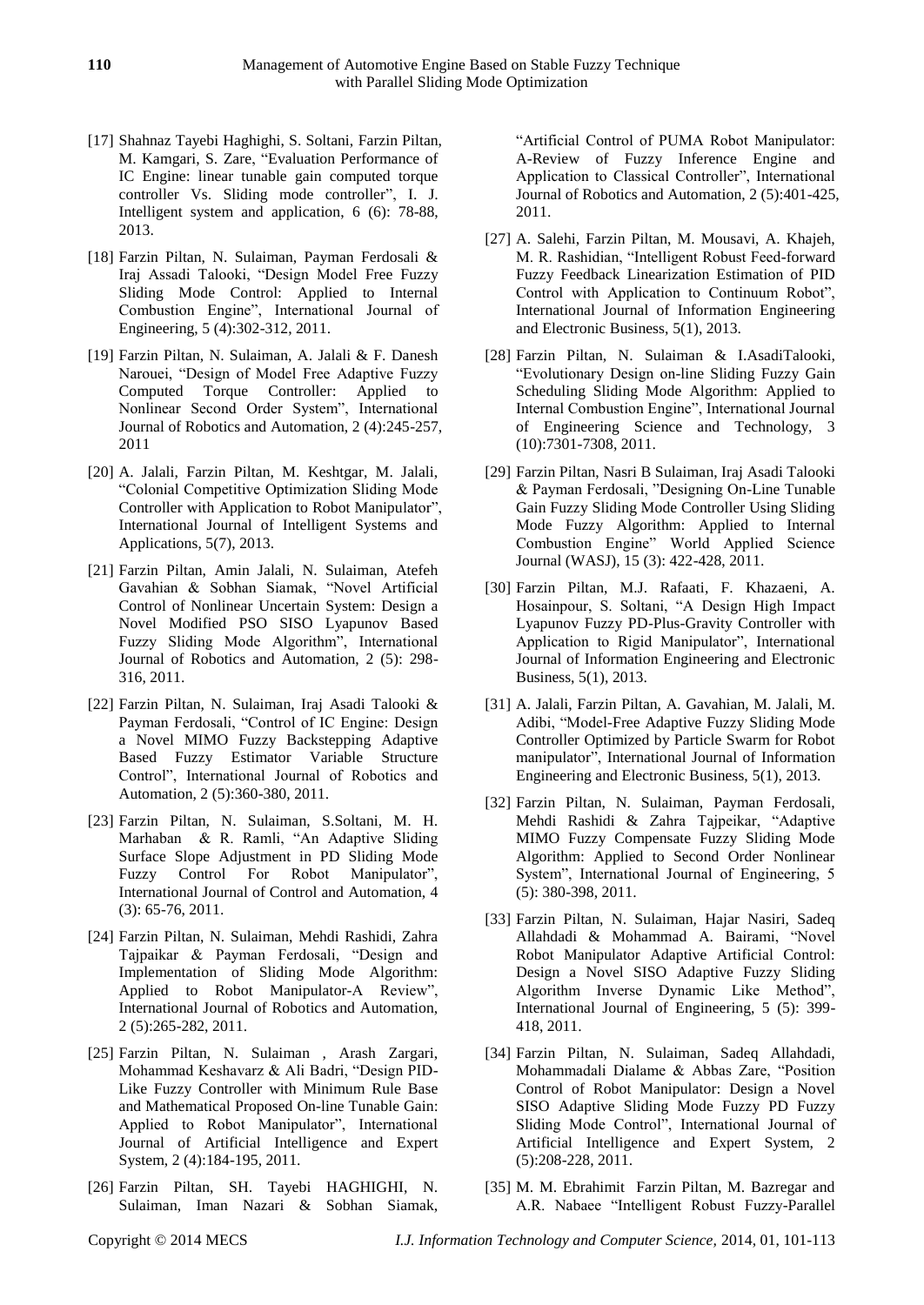Optimization Control of a Continuum Robot Manipulator", International Journal of Control and Automation, 6(3), 2013.

- [36] Farzin Piltan, M.A. Bairami, F. Aghayari, M.R. Rashidian, "Stable Fuzzy PD Control with Parallel Sliding Mode Compensation with Application to Rigid Manipulator", International Journal of Information Technology and Computer Science, 5(7), 2013.
- [37] Farzin Piltan, N. Sulaiman, Samaneh Roosta, Atefeh Gavahian & Samira Soltani, "Evolutionary Design of Backstepping Artificial Sliding Mode Based Position Algorithm: Applied to Robot Manipulator", International Journal of Engineering, 5 (5):419-434, 2011.
- [38] Farzin Piltan, N. Sulaiman, Amin Jalali, Sobhan Siamak & Iman Nazari, "Control of Robot Manipulator: Design a Novel Tuning MIMO Fuzzy Backstepping Adaptive Based Fuzzy Estimator Variable Structure Control", International Journal of Control and Automation, 4 (4):91-110, 2011.
- [39] Farzin Piltan, N. Sulaiman, Atefeh Gavahian, Samaneh Roosta & Samira Soltani, ["On line](http://www.cscjournals.org/csc/manuscriptinfo.php?ManuscriptCode=67.68.76.59.39.47.49.104&JCode=IJRA&EJCode=66.67.75.58.105&Volume=2&Issue=5)  [Tuning Premise and Consequence FIS: Design](http://www.cscjournals.org/csc/manuscriptinfo.php?ManuscriptCode=67.68.76.59.39.47.49.104&JCode=IJRA&EJCode=66.67.75.58.105&Volume=2&Issue=5)  [Fuzzy Adaptive Fuzzy Sliding Mode Controller](http://www.cscjournals.org/csc/manuscriptinfo.php?ManuscriptCode=67.68.76.59.39.47.49.104&JCode=IJRA&EJCode=66.67.75.58.105&Volume=2&Issue=5)  [Based on Lyaponuv Theory"](http://www.cscjournals.org/csc/manuscriptinfo.php?ManuscriptCode=67.68.76.59.39.47.49.104&JCode=IJRA&EJCode=66.67.75.58.105&Volume=2&Issue=5), International Journal of Robotics and Automation, 2 (5):381-400, 2011.
- [40] Farzin Piltan, N. Sulaiman, Samira Soltani, Samaneh Roosta & Atefeh Gavahian, ["Artificial](http://www.cscjournals.org/csc/manuscriptinfo.php?ManuscriptCode=68.69.64.40.46.44.44.103&JCode=IJE&EJCode=70.71.66.101&Volume=5&Issue=5)  [Chattering Free on-line Fuzzy Sliding Mode](http://www.cscjournals.org/csc/manuscriptinfo.php?ManuscriptCode=68.69.64.40.46.44.44.103&JCode=IJE&EJCode=70.71.66.101&Volume=5&Issue=5)  [Algorithm for Uncertain System: Applied in Robot](http://www.cscjournals.org/csc/manuscriptinfo.php?ManuscriptCode=68.69.64.40.46.44.44.103&JCode=IJE&EJCode=70.71.66.101&Volume=5&Issue=5)  [Manipulator"](http://www.cscjournals.org/csc/manuscriptinfo.php?ManuscriptCode=68.69.64.40.46.44.44.103&JCode=IJE&EJCode=70.71.66.101&Volume=5&Issue=5), International Journal of Engineering, 5 (5):360-379, 2011.
- [41] Farzin Piltan, F. ShahryarZadeh ,M. Mansoorzadeh ,M. kamgari, S. Zare, "Robust Fuzzy PD Method with Parallel Computed Fuel Ratio Estimation Applied to Automotive Engine "International Journal of Intelligent Systems and Applications, 5(8), 2013.
- [42] Farzin Piltan, Sadeq Allahdadi, Mohammad A.Bairami & Hajar Nasiri, "Design Auto Adjust Sliding Surface Slope: Applied to Robot Manipulator", International Journal of Robotics and Automation, 3 (1):27-44, 2011.
- [43] Farzin Piltan, Mohammadali Dialame, Abbas Zare & Ali Badri, "Design Novel Lookup Table Changed Auto Tuning FSMC:Applied to Robot Manipulator", International Journal of Engineering, 6 (1):25-41, 2012.
- [44] Farzin Piltan, M. Keshavarz, A. Badri & A. Zargari, "Design Novel Nonlinear Controller Applied to RobotManipulator: Design New Feedback Linearization Fuzzy Controller with Minimum Rule Base Tuning Method",

International Journal of Robotics and Automation, 3 (1):1-12, 2012.

- [45] Farzin Piltan, Mohammad A.Bairami, Farid Aghayari & Sadeq Allahdadi, "Design Adaptive Artificial Inverse Dynamic Controller: Design Sliding Mode Fuzzy Adaptive New Inverse Dynamic Fuzzy Controller", International Journal of Robotics and Automation, (1):13-26, 2012.
- [46] Farzin Piltan, Sadeq Allahdadi, Mohammad A.Bairami & Hajar Nasiri, "Design Auto Adjust Sliding Surface Slope: Applied to Robot Manipulator", International Journal of Robotics and Automation, 3 (1):27-44, 2012.
- [47] Farzin Piltan, F. Aghayari, M. Rashidian & M. Shamsodini, "A New Estimate Sliding Mode Fuzzy Controller for RoboticManipulator", International Journal of Robotics and Automation, 3 (1):45-60, 2012
- [48] Farzin Piltan, Iman Nazari, Sobhan Siamak, Payman Ferdosali, "Methodology of FPGA-Based Mathematical error-Based Tuning Sliding Mode Controller", International Journal of Control and Automation, 5(1), 89-118, 2012.
- [49] Farzin Piltan, Bamdad Boroomand, Arman Jahed & Hossein Rezaie, "Methodology of Mathematical Error-Based Tuning Sliding Mode Controller", International Journal of Engineering, 6 (2):96-117, 2012.
- [50] Farzin Piltan, S. Emamzadeh, Z. Hivand, F. Shahriyari & Mina Mirazaei. " PUMA-560 Robot Manipulator Position Sliding Mode Control Methods Using MATLAB/SIMULINK and Their Integration into Graduate/Undergraduate Nonlinear Control, Robotics and MATLAB Courses", International Journal of Robotics and Automation, 3(3):106-150, 2012.
- [51] Farzin Piltan, A. Hosainpour, E. Mazlomian, M.Shamsodini, M.H Yarmahmoudi. "Online Tuning Chattering Free Sliding Mode Fuzzy Control Design: Lyapunov Approach", International Journal of Robotics and Automation, 3(3):77-105, 2012.
- [52] Farzin Piltan, R. Bayat, F. Aghayari, B. Boroomand. "Design Error-Based Linear Model-Free Evaluation Performance Computed Torque Controller", International Journal of Robotics and Automation, 3(3):151-166, 2012.
- [53] Farzin Piltan, J. Meigolinedjad, S. Mehrara, S. Rahmdel. "Evaluation Performance of 2nd Order Nonlinear System: Baseline Control Tunable Gain Sliding Mode Methodology", International Journal of Robotics and Automation, 3(3): 192-211, 2012.
- [54] Farzin Piltan, Mina Mirzaei, Forouzan Shahriari, Iman Nazari, Sara Emamzadeh, "Design Baseline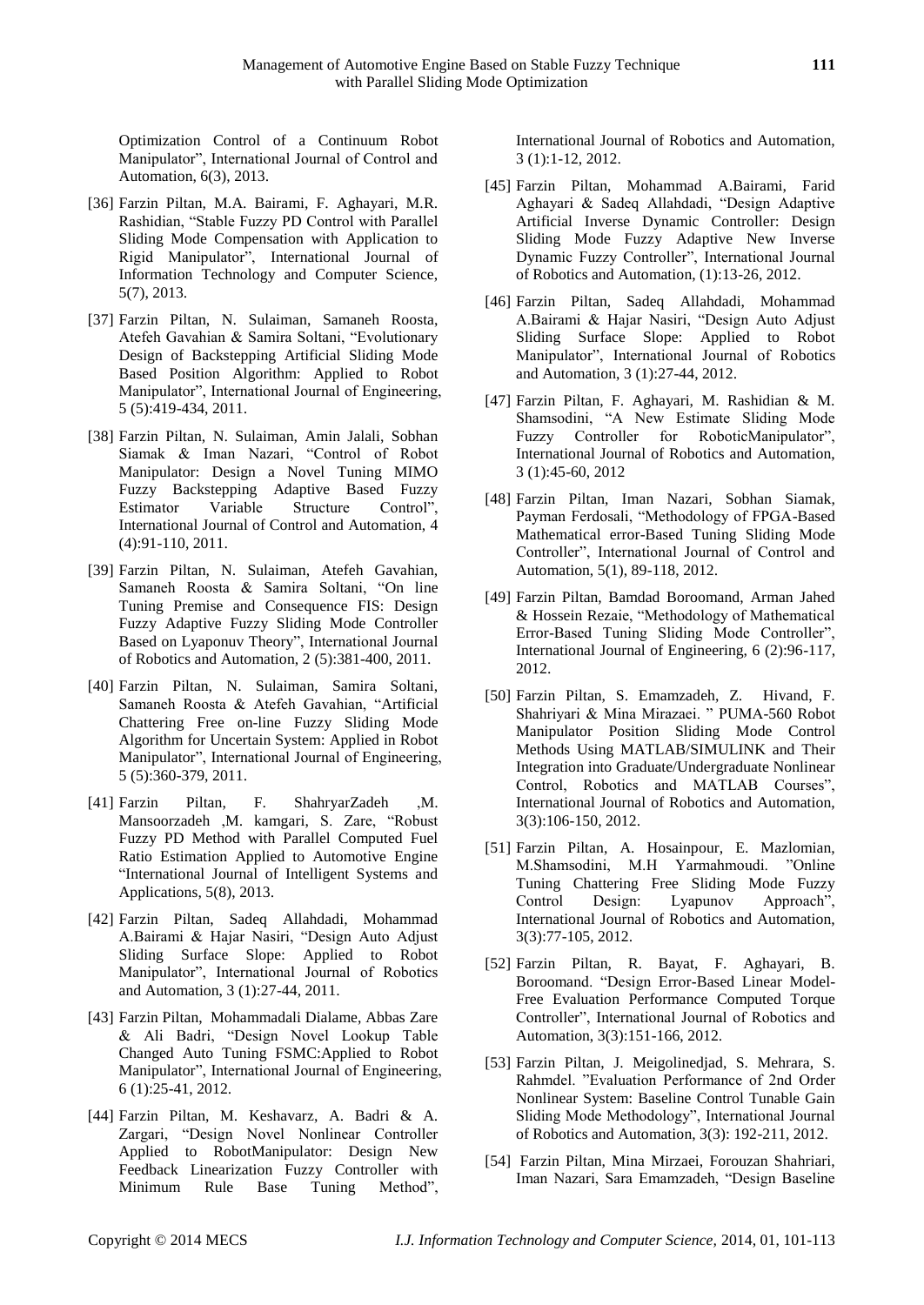Computed Torque Controller", International Journal of Engineering, 6(3): 129-141, 2012.

- [55] Farzin Piltan, Sajad Rahmdel, Saleh Mehrara, Reza Bayat , "Sliding Mode Methodology Vs. Computed Torque Methodology Using MATLAB/SIMULINK and Their Integration into Graduate Nonlinear Control Courses" International Journal of Engineering, 6(3): 142-177, 2012.
- [56] Farzin Piltan , M.H. Yarmahmoudi, M. Shamsodini, E.Mazlomian, A.Hosainpour. "PUMA-560 Robot Manipulator Position Computed Torque Control Methods Using MATLAB/SIMULINK and Their Integration into Graduate Nonlinear Control and MATLAB Courses", International Journal of Robotics and Automation, 3(3): 167-191, 2012.
- [57] Farzin Piltan, Hossein Rezaie, Bamdad Boroomand, Arman Jahed. "Design Robust Backstepping on-line Tuning Feedback Linearization Control Applied to IC Engine", International Journal of Advance Science and Technology, 11:40-22, 2012.
- [58] Farzin Piltan, S. Siamak, M.A. Bairami and I. Nazari. " Gradient Descent Optimal Chattering Free Sliding Mode Fuzzy Control Design: Lyapunov Approach", International Journal of Advanced Science and Technology, 43: 73-90, 2012.
- [59] Farzin Piltan, M.R. Rashidian, M. Shamsodini and S. Allahdadi. " Effect of Rule Base on the Fuzzy-Based Tuning Fuzzy Sliding Mode Controller: Applied to 2nd Order Nonlinear System", International Journal of Advanced Science and Technology, 46:39-70, 2012.
- [60] Farzin Piltan, A. Jahed, H. Rezaie and B. Boroomand. " Methodology of Robust Linear Online High Speed Tuning for Stable Sliding Mode Controller: Applied to Nonlinear System", International Journal of Control and Automation, 5(3): 217-236, 2012.
- [61] Farzin Piltan, R. Bayat, S. Mehara and J. Meigolinedjad. "GDO Artificial Intelligence-Based Switching PID Baseline Feedback Linearization Method: Controlled PUMA Workspace", International Journal of Information Engineering and Electronic Business, 5: 17-26, 2012.
- [62] Farzin Piltan, B. Boroomand, A. Jahed and H. Rezaie. "Performance-Based Adaptive Gradient Descent Optimal Coefficient Fuzzy Sliding Mode Methodology", International Journal of Intelligent Systems and Applications, 11: 40-52 2012.
- [63] Farzin Piltan, S. Mehrara, R. Bayat and S. Rahmdel. " Design New Control Methodology of Industrial Robot Manipulator: Sliding Mode

Baseline Methodology", International Journal of Hybrid Information Technology, 5(4):41-54, 2012.

- [64] AH Aryanfar, MR Khammar, Farzin Piltan, ["Design a robust self-tuning fuzzy sliding mode](http://ijesr.in/wp-content/uploads/2012/07/IJESR-Y12-TJ-H140-Design-a-robust-self-tuning-fuzzy-sliding-mode-control-for-second-order-systems.pdf)  [control for second order systems"](http://ijesr.in/wp-content/uploads/2012/07/IJESR-Y12-TJ-H140-Design-a-robust-self-tuning-fuzzy-sliding-mode-control-for-second-order-systems.pdf), International Journal of Engineering Science REsearch, 3(4): 711-717, 2012.
- [65] Farzin Piltan, Shahnaz Tayebi Haghighi, ["Design](http://scholar.google.com/citations?view_op=view_citation&hl=en&user=qFs3XJoAAAAJ&sortby=pubdate&citation_for_view=qFs3XJoAAAAJ:HDshCWvjkbEC)  [Gradient Descent Optimal Sliding Mode Control](http://scholar.google.com/citations?view_op=view_citation&hl=en&user=qFs3XJoAAAAJ&sortby=pubdate&citation_for_view=qFs3XJoAAAAJ:HDshCWvjkbEC)  [of Continuum Robots"](http://scholar.google.com/citations?view_op=view_citation&hl=en&user=qFs3XJoAAAAJ&sortby=pubdate&citation_for_view=qFs3XJoAAAAJ:HDshCWvjkbEC), International Journal of Robotics and Automation, 1(4): 175-189, 2012.
- [66] Farzin Piltan, A. Nabaee, M.M. Ebrahimi, M. Bazregar, "Design Robust Fuzzy Sliding Mode Control Technique for Robot Manipulator Systems with Modeling Uncertainties", International Journal of Information Technology and Computer Science, 5(8), 2013.
- [67] Farzin Piltan, M. Akbari, M. Piran , M. Bazregar. "Design Model Free Switching Gain Scheduling Baseline Controller with Application to Automotive Engine", International Journal of Information Technology and Computer Science, 01:65-73, 2013.
- [68] Farzin Piltan, M. Piran , M. Bazregar, M. Akbari, "Design High Impact Fuzzy Baseline Variable Structure Methodology to Artificial Adjust Fuel Ratio", International Journal of Intelligent Systems and Applications, 02: 59-70, 2013.
- [69] Farzin Piltan, M. Mansoorzadeh, M. Akbari, S. Zare, F. ShahryarZadeh "Management of Environmental Pollution by Intelligent Control of Fuel in an Internal Combustion Engine" Global Journal of Biodiversity Science And Management, 3(1), 2013.

# **Authors' Profiles**



Mansour Bazregar is an industrial management researcher of research and development company SSP. Co. He is now pursuing his Master in industrial management. He is an expert Industrial and Quality Management in this company. His

research activities deal with the IC engine control and supply chain management.



Farzin Piltan was born on 1975, Shiraz, Iran. In 2004 he is jointed the research and development company, SSP Co, Shiraz, Iran. In addition to 7 textbooks, Farzin Piltan is the main author of more than 80 scientific papers in refereed journals. He is

editorial board of international journal of control and